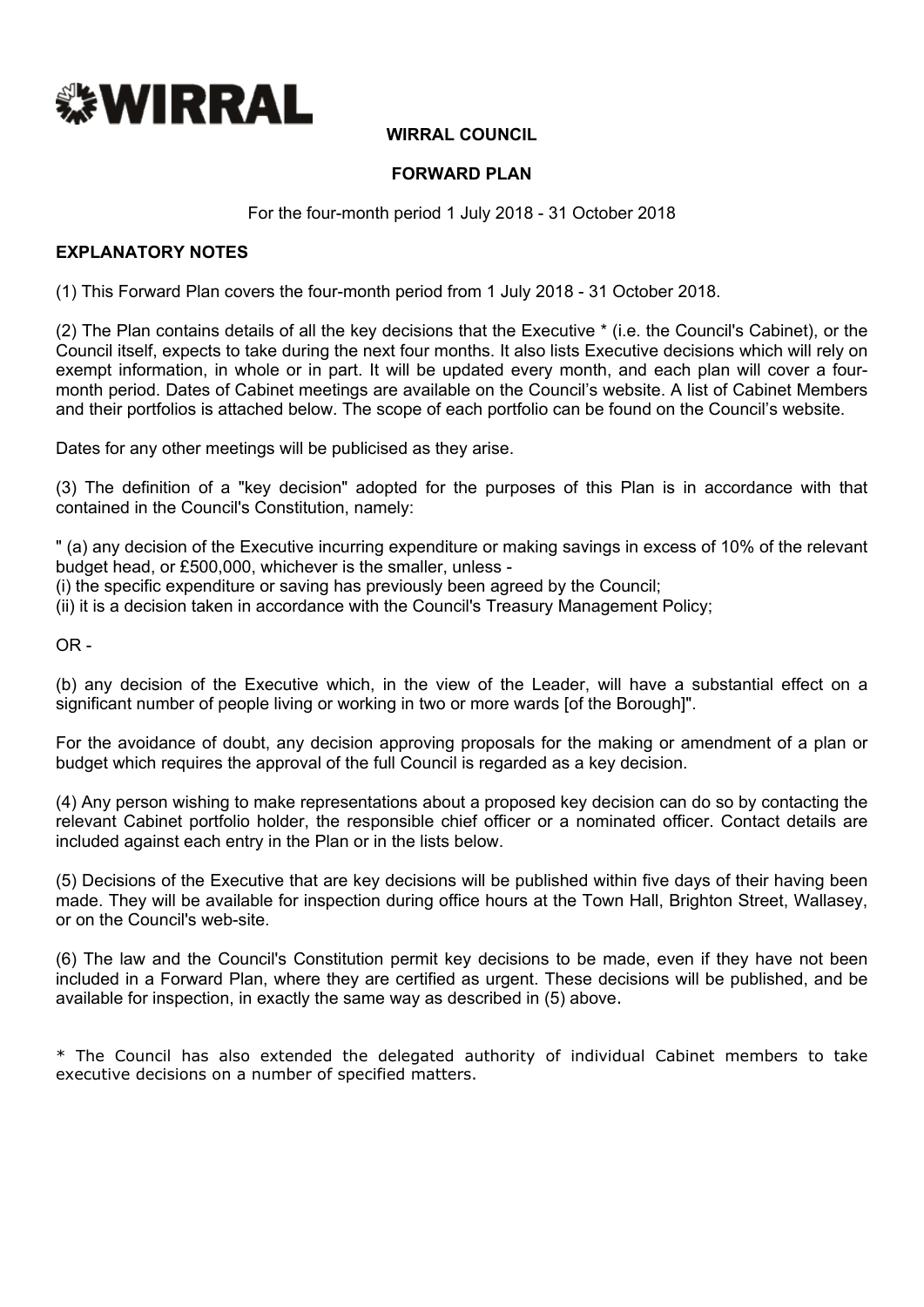# **CABINET MEMBERS AND THEIR PORTFOLIOS**

The Cabinet Portfolios and Portfolio holders for 2018/19 are as follows:

- Councillor Phil Davies Leader of the Council
- Councillor George Davies Deputy Leader of the Council,
- Councillor Phill Brightmore Leisure and Recreation
- Councillor Angela Davies Jobs and Growth
- Councillor Chris Jones Adult Care and Health
- Councillor Bernie Mooney Children and Families
- Councillor Matthew Patrick Environment
- Councillor Paul Stuart Law and Order
- Councillor Stuart Whittingham Highways and Transport<br>• Councillor Janette Williamson Finance and Resources  $\bullet$  Councillor Janette Williamson
- 
- Housing and Planning
- 
- 
- 
- 
- 
- 
- 
-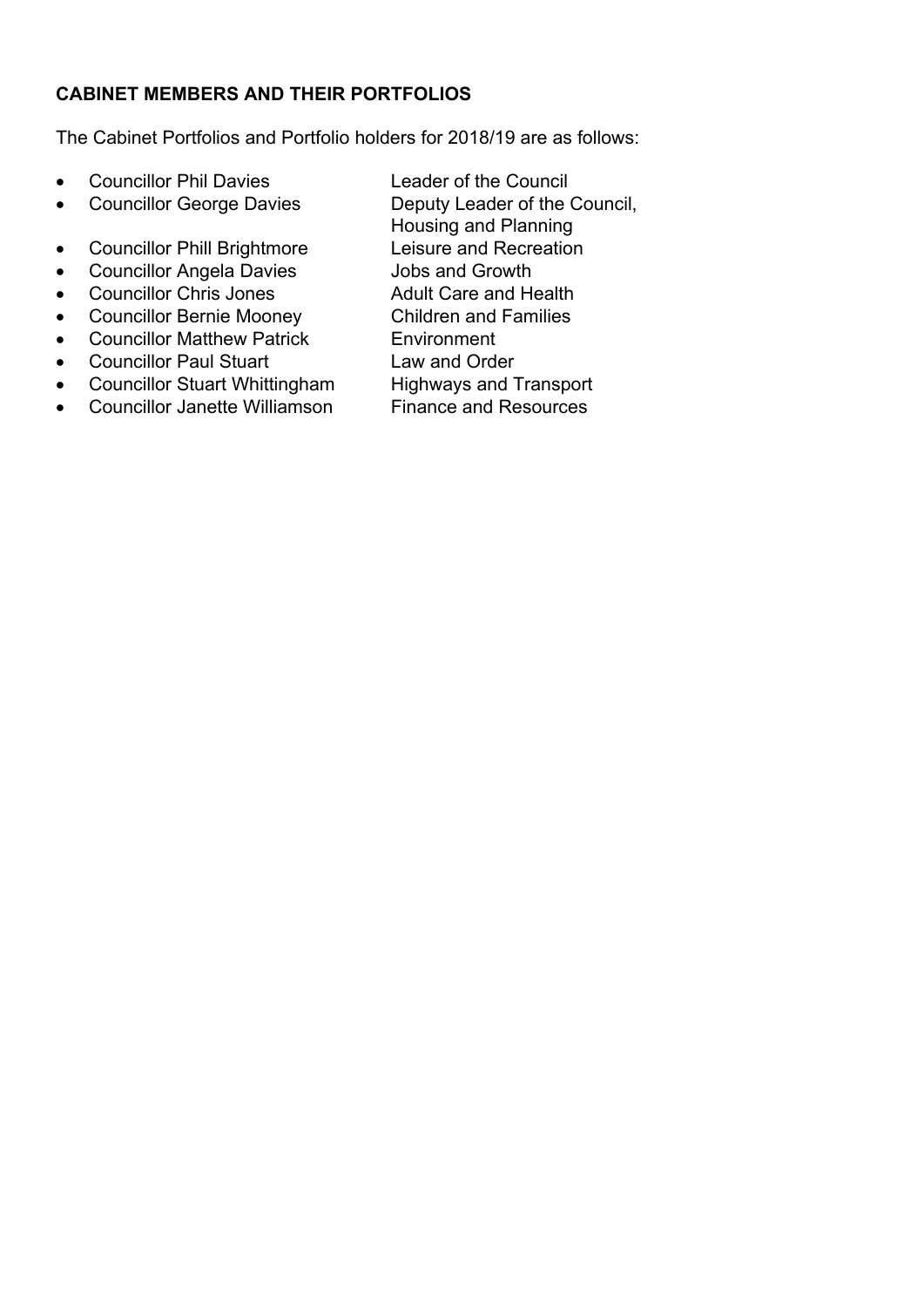# **WIRRAL COUNCIL – CHIEF OFFICERS**

## *CHIEF EXECUTIVE*

Eric Robinson Town Hall, Brighton Street, Wallasey, Wirral CH44 8ED Tel: (switchboard) 606 2000; (direct) 0151-691 8589 [ericrobinson@wirral.gov.uk](mailto:ericrobinson@wirral.gov.uk)

# *CORPORATE DIRECTOR FOR DELIVERY SERVICES (ASSISTANT CHIEF EXECUTIVE)*

David Armstrong Hamilton Building, Conway Street, Birkenhead, Wirral CH41 4FD Tel: (switchboard) 606 2000; (direct) 666 4300 [davidarmstrong@wirral.gov.uk](mailto:davidarmstrong@wirral.gov.uk)

#### *CORPORATE DIRECTOR FOR BUSINESS MANAGEMENT*

Paul Satoor Town Hall, Brighton Street, Wallasey, Wirral CH44 8ED Tel: (switchboard) 606 2000; (direct) 691 8491 [paulsatoor@wirral.gov.uk](mailto:paulsatoor@wirral.gov.uk)

### *DIRECTOR FOR HEALTH AND CARE*

Graham Hodkinson Old Market House, Hamilton Street, Birkenhead, Wirral CH41 5AL Tel: (switchboard) 606 2000; (direct) 666 3650 [grahamhodkinson@wirral.gov.uk](mailto:grahamhodkinson@wirral.gov.uk)

# *DIRECTOR FOR CHILDREN*

Paul Boyce Hamilton Building, Conway Street, Birkenhead, Wirral CH41 4FD Tel: (switchboard) 606 2000; (direct) 666 4288 [paulboyce@wirral.gov.uk](mailto:deborahgornik@wirral.gov.uk)

# *ACTING CORPORATE DIRECTOR FOR STRATEGY AND PARTNERSHIPS*

Fiona Johnstone Town Hall, Brighton Street, Wallasey, Wirral CH44 8ED Tel: (switchboard) 606 2000; (direct) 691 8210 [fionajohnstone@wirral.gov.uk](mailto:fionajohnstone@wirral.gov.uk)

#### *ACTING DIRECTOR FOR HEALTH AND WELLBEING* Julie Webster

Old Market House, Market Street, Birkenhead, Wirral CH41 5AL Tel: (switchboard) 606 2000; (direct) 666 5142 [juliewebster@wirral.gov.uk](mailto:juliewebster@wirral.gov.uk)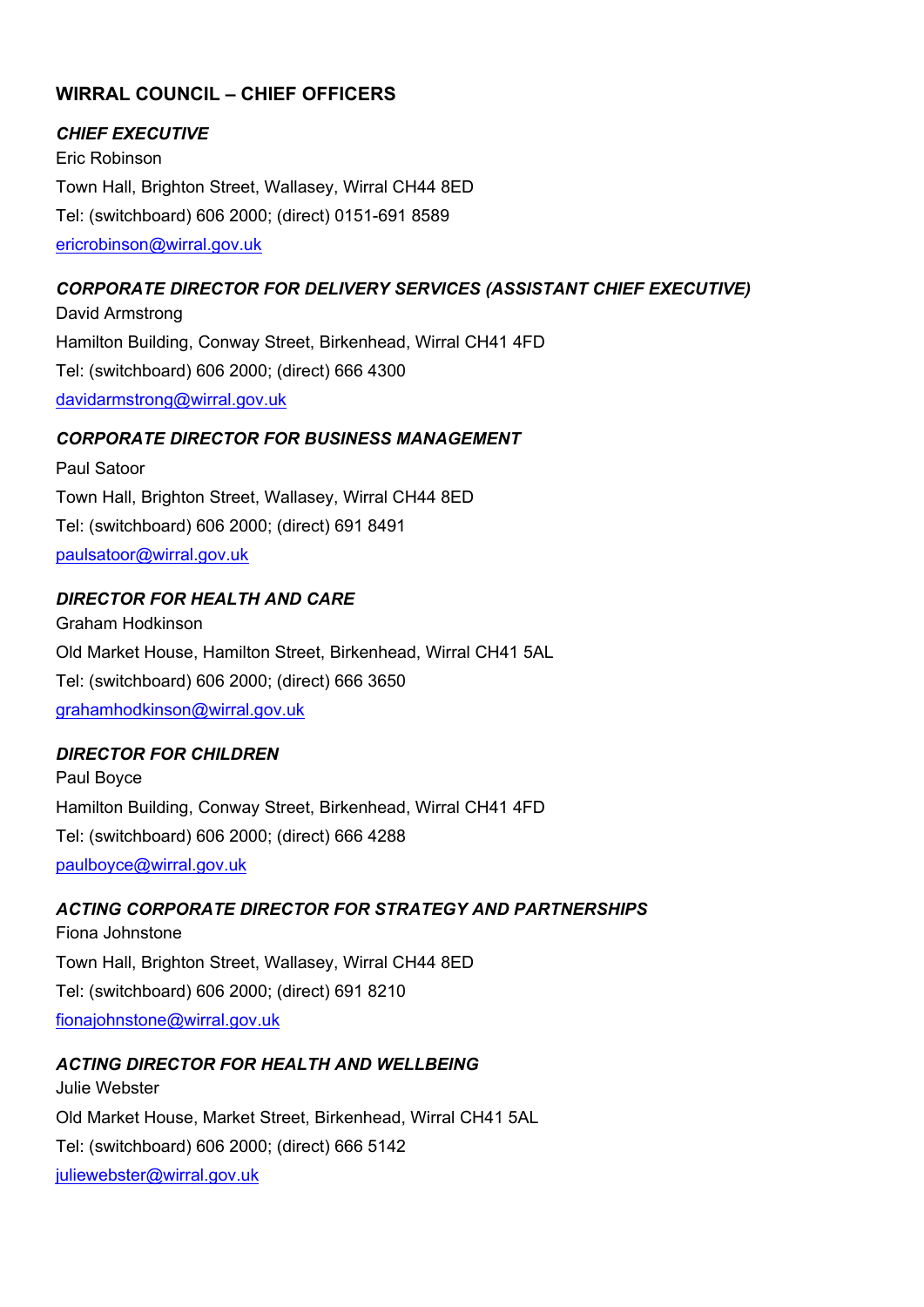# *DIRECTOR OF FINANCE AND INVESTMENT*

Shaer Halewood Town Hall, Brighton Street, Wallasey, Wirral 8ED Tel: (switchboard) 606 2000; (direct) 691 8688 [shaerhalewood@wirral.gov.uk](mailto:shaerhalewood@wirral.gov.uk)

## *DIRECTOR OF GOVERNANCE AND ASSURANCE*

Philip McCourt Town Hall, Brighton Street, Wallasey, Wirral CH44 8ED Tel: (switchboard) 606 2000; (direct) 691 8569 [philipmccourt@wirral.gov.uk](mailto:philipmccourt@wirral.gov.uk)

### *STRATEGIC COMMISSIONER FOR ENVIRONMENT*

Mark Smith Town Hall, Brighton Street, Wallasey, Wirral CH44 8ED Tel: (switchboard) 606 2000; (direct) 606 2103 [marksmith@wirral.gov.uk](mailto:marksmith@wirral.gov.uk)

#### *ASSISTANT DIRECTOR REGENERATION AND INWARD INVESTMENT*

Alan Evans Town Hall, Brighton Street, Wallasey, Wirral CH44 8ED Tel: (switchboard) 606 2000; (direct) 691 8426 [alanevans@wirral.gov.uk](mailto:alanevans@wirral.gov.uk)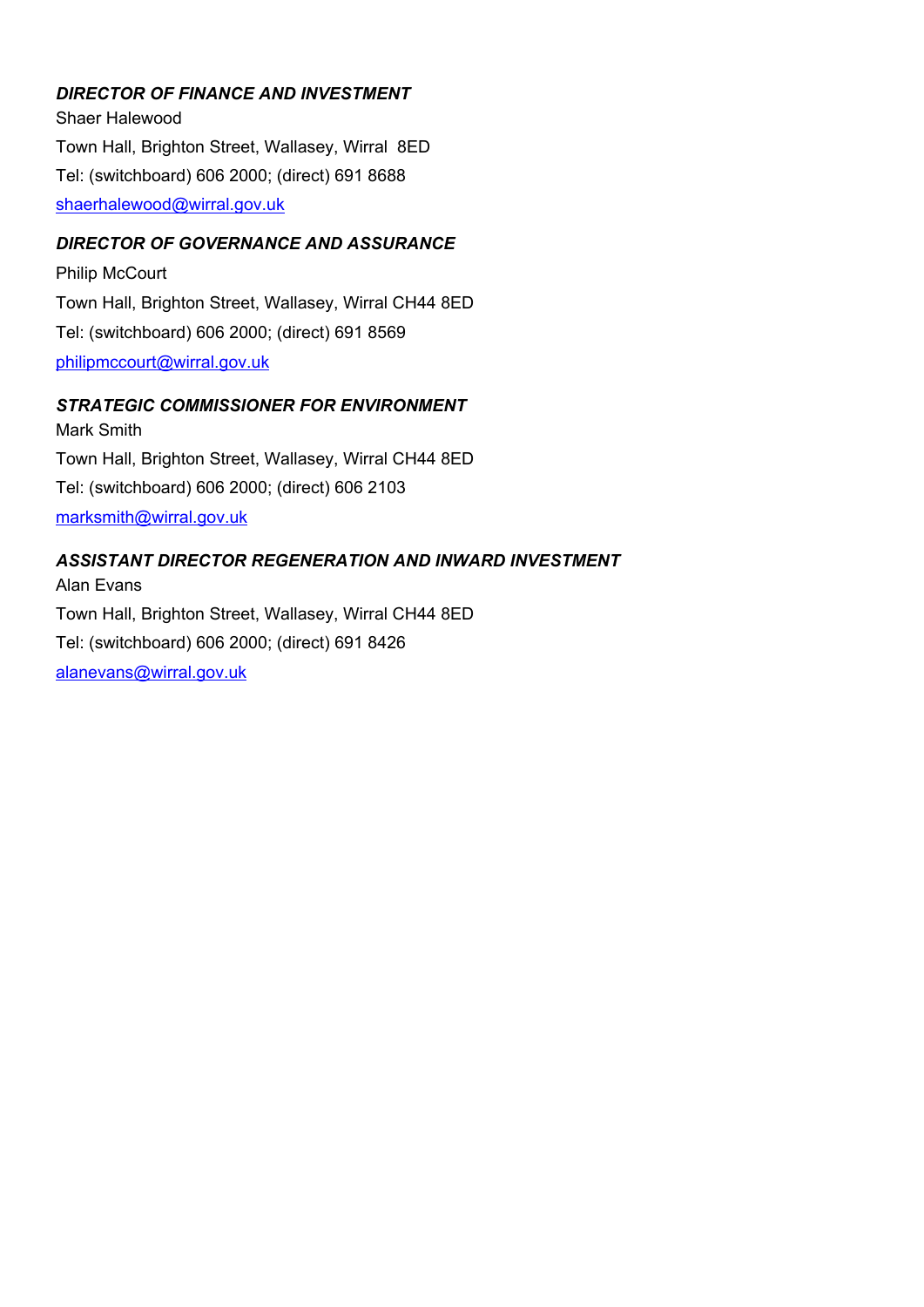# **WIRRAL COUNCIL**

# **FORWARD PLAN**

# For the four-month period 1 July 2018 - 31 October 2018

| <b>Proposed decision</b>                                       | <b>Description</b>                                                                                                                                                                                 | <b>Decision Taker</b>                                                                                                                                                                                        | <b>Expected</b><br>date of<br>decision   | <b>Details of</b><br>exempt<br>information                                                                                                                                                                                                          | How to make<br>representations to the<br>decision Taker                                                                                                                                                                  | <b>Documents to</b><br>be considered<br>by the Decision<br><b>Taker</b> |
|----------------------------------------------------------------|----------------------------------------------------------------------------------------------------------------------------------------------------------------------------------------------------|--------------------------------------------------------------------------------------------------------------------------------------------------------------------------------------------------------------|------------------------------------------|-----------------------------------------------------------------------------------------------------------------------------------------------------------------------------------------------------------------------------------------------------|--------------------------------------------------------------------------------------------------------------------------------------------------------------------------------------------------------------------------|-------------------------------------------------------------------------|
| Application for<br><b>Financial Assistance</b><br><b>Key</b>   | From time to time<br>the Council is<br>asked to provide<br>financial assistance<br>to companies to<br>create or safeguard<br>employment<br>opportunities.                                          | Leader of the<br>Council - (Overall<br>strategic direction<br>of Council; Lead<br>the Wirral<br>Partnership; Lead<br>Wirral across<br><b>Liverpool City</b><br>Region), Cabinet<br>Member - Jobs &<br>Growth | Between July<br>2018 and<br>October 2018 | <b>Exempt</b><br>Due to<br>commercially<br>sensitive<br>information<br>3<br><b>Information</b><br>relating to the<br>financial or<br>business affairs<br>of any particular<br>person<br>(including the<br>authority<br>holding that<br>information) | Cabinet Member - Jobs &<br>Growth (Councillor Angela<br>Davies)<br>angeladavies@wirral.gov.<br>uk<br><b>Assistant Director</b><br>Regeneration and Inward<br>Investment<br>alanevans@wirral.gov.uk<br>Tel: 0151 691 8426 |                                                                         |
| Application for<br><b>National Non</b><br>Domestic Rate Relief | From time to time<br>an organisation or<br>body that may<br>qualify for<br>Discretionary<br>Rates Relief to<br>reduce their liability<br>for paying Rates<br>will apply to the<br>Council for such | Cabinet, Leader<br>of the Council -<br>(Overall strategic<br>direction of<br>Council; Lead the<br>Wirral<br>Partnership; Lead<br>Wirral across<br><b>Liverpool City</b><br>Region)                           | Between July<br>2018 and<br>October 2018 | <b>Exempt</b><br>Due to<br>commercially<br>sensitive<br>information<br>3<br><b>Information</b><br>relating to the<br>financial or<br>business affairs                                                                                               | Leader of the Council -<br>(Overall strategic direction<br>of Council; Lead the<br>Wirral Partnership; Lead<br>Wirral across Liverpool<br>City Region) (Councillor<br>Phil Davies)<br>phildavies@wirral.gov.uk           |                                                                         |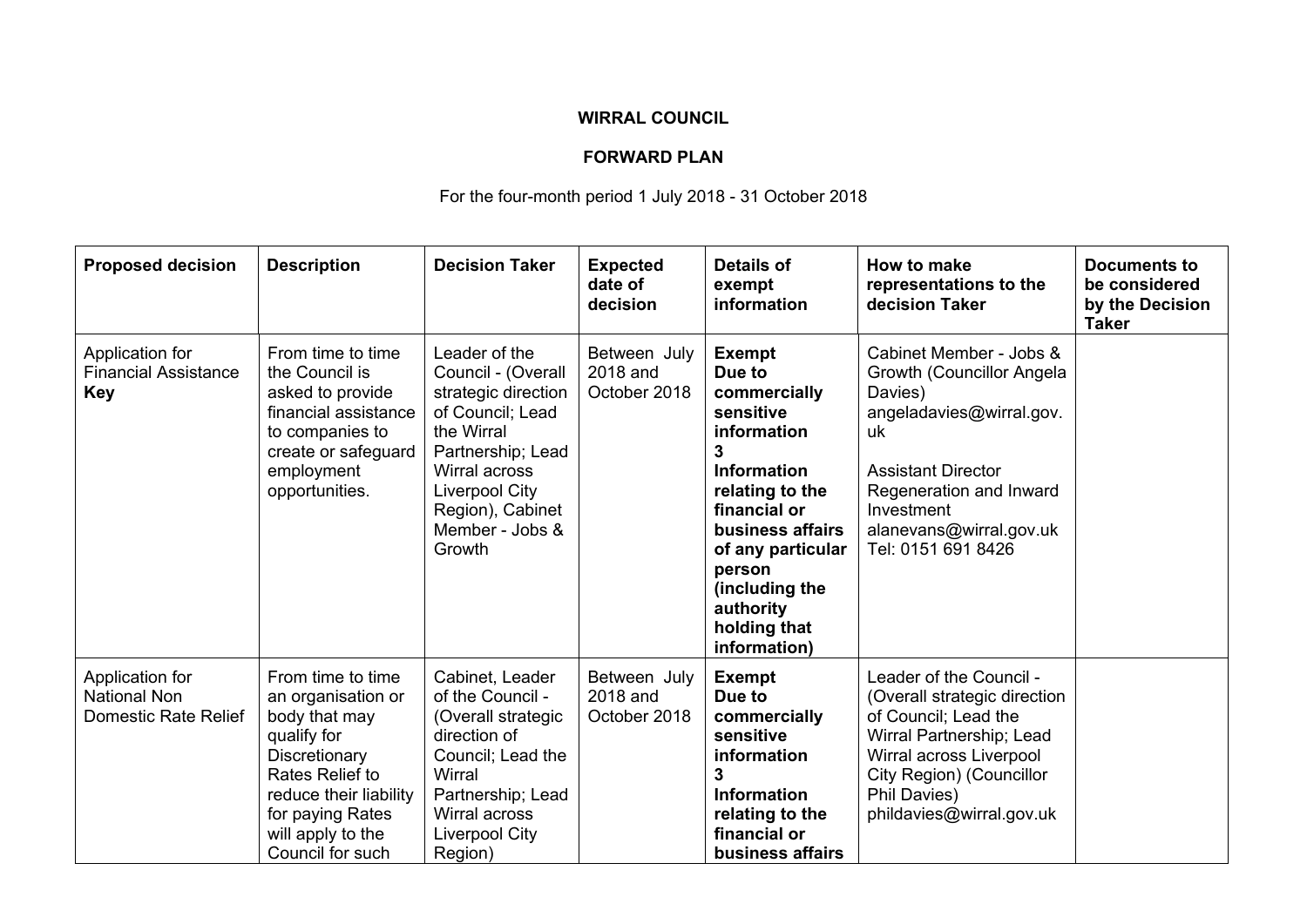| <b>Proposed decision</b>                                                               | <b>Description</b>                                                                                                                                                                   | <b>Decision Taker</b>                                                                                                                                                                                                    | <b>Expected</b><br>date of<br>decision   | <b>Details of</b><br>exempt<br>information                                                                                                                                                                                                          | How to make<br>representations to the<br>decision Taker                                                                                                                                                                  | <b>Documents to</b><br>be considered<br>by the Decision<br><b>Taker</b> |
|----------------------------------------------------------------------------------------|--------------------------------------------------------------------------------------------------------------------------------------------------------------------------------------|--------------------------------------------------------------------------------------------------------------------------------------------------------------------------------------------------------------------------|------------------------------------------|-----------------------------------------------------------------------------------------------------------------------------------------------------------------------------------------------------------------------------------------------------|--------------------------------------------------------------------------------------------------------------------------------------------------------------------------------------------------------------------------|-------------------------------------------------------------------------|
|                                                                                        | support which<br>requires a formal<br>decision                                                                                                                                       |                                                                                                                                                                                                                          |                                          | of any particular<br>person<br>(including the<br>authority<br>holding that<br>information)                                                                                                                                                          | Corporate Director for<br><b>Delivery Services</b><br>(Assistant Chief<br>Executive)<br>davidarmstrong@wirral.g<br>ov.uk<br>Tel: 0151 666 4300                                                                           |                                                                         |
| <b>Enterprise Zone</b><br><b>Key</b>                                                   | Decisions required<br>on the<br>implementation<br>stages of the<br><b>Mersey Waters</b><br><b>Enterprise Zone</b>                                                                    | Cabinet, Leader<br>of the Council -<br>(Overall strategic<br>direction of<br>Council; Lead the<br>Wirral<br>Partnership; Lead<br>Wirral across<br><b>Liverpool City</b><br>Region), Cabinet<br>Member - Jobs &<br>Growth | Between July<br>2018 and<br>October 2018 | <b>Exempt</b><br>Due to<br>commercially<br>sensitive<br>information<br>3<br><b>Information</b><br>relating to the<br>financial or<br>business affairs<br>of any particular<br>person<br>(including the<br>authority<br>holding that<br>information) | Cabinet Member - Jobs &<br>Growth (Councillor Angela<br>Davies)<br>angeladavies@wirral.gov.<br>uk<br><b>Assistant Director</b><br>Regeneration and Inward<br>Investment<br>alanevans@wirral.gov.uk<br>Tel: 0151 691 8426 |                                                                         |
| <b>Wirral Waters</b><br><b>Enterprise Zone</b><br><b>Investment Fund</b><br><b>Key</b> | To consider<br>investment<br>proposals for the<br>Enterprise Zone;<br>update Members<br>on the ongoing<br>management of<br>this fund and to<br>seek approval for<br>investment plans | Cabinet, Leader<br>of the Council -<br>(Overall strategic<br>direction of<br>Council; Lead the<br>Wirral<br>Partnership; Lead<br>Wirral across<br><b>Liverpool City</b><br>Region), Cabinet                              | Between July<br>2018 and<br>October 2018 | <b>Exempt</b><br>Due to<br>commercially<br>sensitive<br>information<br>3<br><b>Information</b><br>relating to the<br>financial or<br>business affairs                                                                                               | Cabinet Member - Jobs &<br>Growth (Councillor Angela<br>Davies)<br>angeladavies@wirral.gov.<br>uk<br><b>Assistant Director</b><br>Regeneration and Inward<br>Investment<br>alanevans@wirral.gov.uk                       |                                                                         |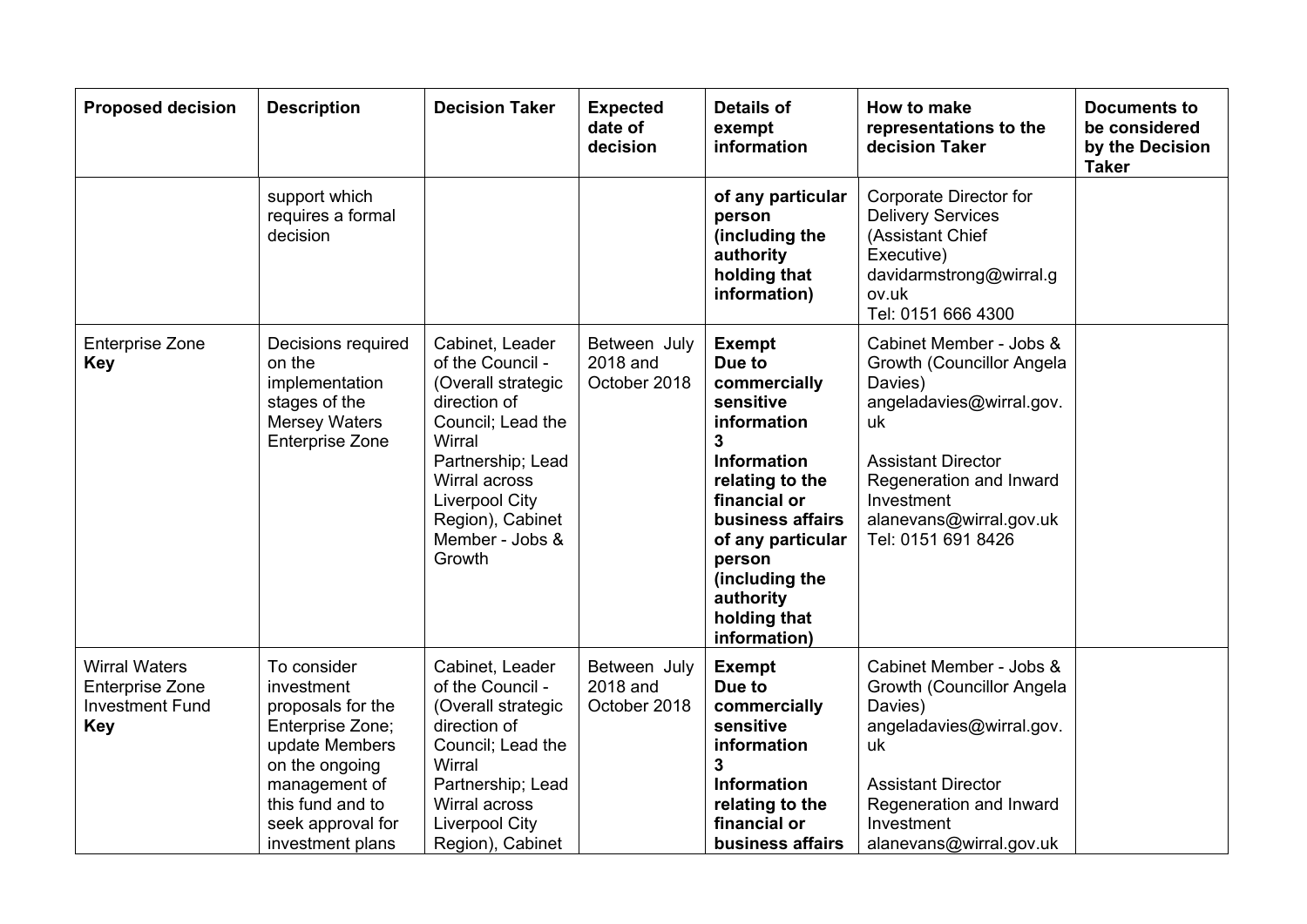| <b>Proposed decision</b>                                                                                    | <b>Description</b>                                                                                                                                                                                                | <b>Decision Taker</b>                                                                                                                                                                                                    | <b>Expected</b><br>date of<br>decision   | <b>Details of</b><br>exempt<br>information                                                                                                                                                                                                         | How to make<br>representations to the<br>decision Taker                                                                                                                                                                  | <b>Documents to</b><br>be considered<br>by the Decision<br><b>Taker</b> |
|-------------------------------------------------------------------------------------------------------------|-------------------------------------------------------------------------------------------------------------------------------------------------------------------------------------------------------------------|--------------------------------------------------------------------------------------------------------------------------------------------------------------------------------------------------------------------------|------------------------------------------|----------------------------------------------------------------------------------------------------------------------------------------------------------------------------------------------------------------------------------------------------|--------------------------------------------------------------------------------------------------------------------------------------------------------------------------------------------------------------------------|-------------------------------------------------------------------------|
|                                                                                                             |                                                                                                                                                                                                                   | Member - Jobs &<br>Growth                                                                                                                                                                                                |                                          | of any particular<br>person<br>(including the<br>authority<br>holding that<br>information)                                                                                                                                                         | Tel: 0151 691 8426                                                                                                                                                                                                       |                                                                         |
| <b>Local Enterprise</b><br>Partnership Update<br><b>Key</b>                                                 | <b>Consult Members</b><br>on strategic<br>initiatives such as<br>the development of<br>an LCR Investment<br>Framework, Local<br>Growth Plan, EU<br><b>Investment Plan</b><br>and EU new<br>programme 2014-<br>20. | Cabinet, Leader<br>of the Council -<br>(Overall strategic<br>direction of<br>Council; Lead the<br>Wirral<br>Partnership; Lead<br>Wirral across<br><b>Liverpool City</b><br>Region), Cabinet<br>Member - Jobs &<br>Growth | Between July<br>2018 and<br>October 2018 |                                                                                                                                                                                                                                                    | Cabinet Member - Jobs &<br>Growth (Councillor Angela<br>Davies)<br>angeladavies@wirral.gov.<br>uk<br><b>Assistant Director</b><br>Regeneration and Inward<br>Investment<br>alanevans@wirral.gov.uk<br>Tel: 0151 691 8426 |                                                                         |
| European Structural<br>and Investment<br>Funds (ESIF)<br>Programme for<br>England (2014-2020)<br><b>Key</b> | To provide an<br>update on the ESIF<br>Programme for<br>England. To<br>include relevant<br>approval to accept<br>ESIF funds and<br>commission<br>relevant activity.                                               | Cabinet, Leader<br>of the Council -<br>(Overall strategic<br>direction of<br>Council; Lead the<br>Wirral<br>Partnership; Lead<br>Wirral across<br><b>Liverpool City</b><br>Region), Cabinet<br>Member - Jobs &<br>Growth | Between July<br>2018 and<br>October 2018 | <b>Exempt</b><br>Due to<br>commercially<br>sensitive<br>information<br>$\overline{\mathbf{3}}$<br>Information<br>relating to the<br>financial or<br>business affairs<br>of any particular<br>person<br>(including the<br>authority<br>holding that | Cabinet Member - Jobs &<br>Growth (Councillor Angela<br>Davies)<br>angeladavies@wirral.gov.<br>uk<br><b>Assistant Director</b><br>Regeneration and Inward<br>Investment<br>alanevans@wirral.gov.uk<br>Tel: 0151 691 8426 |                                                                         |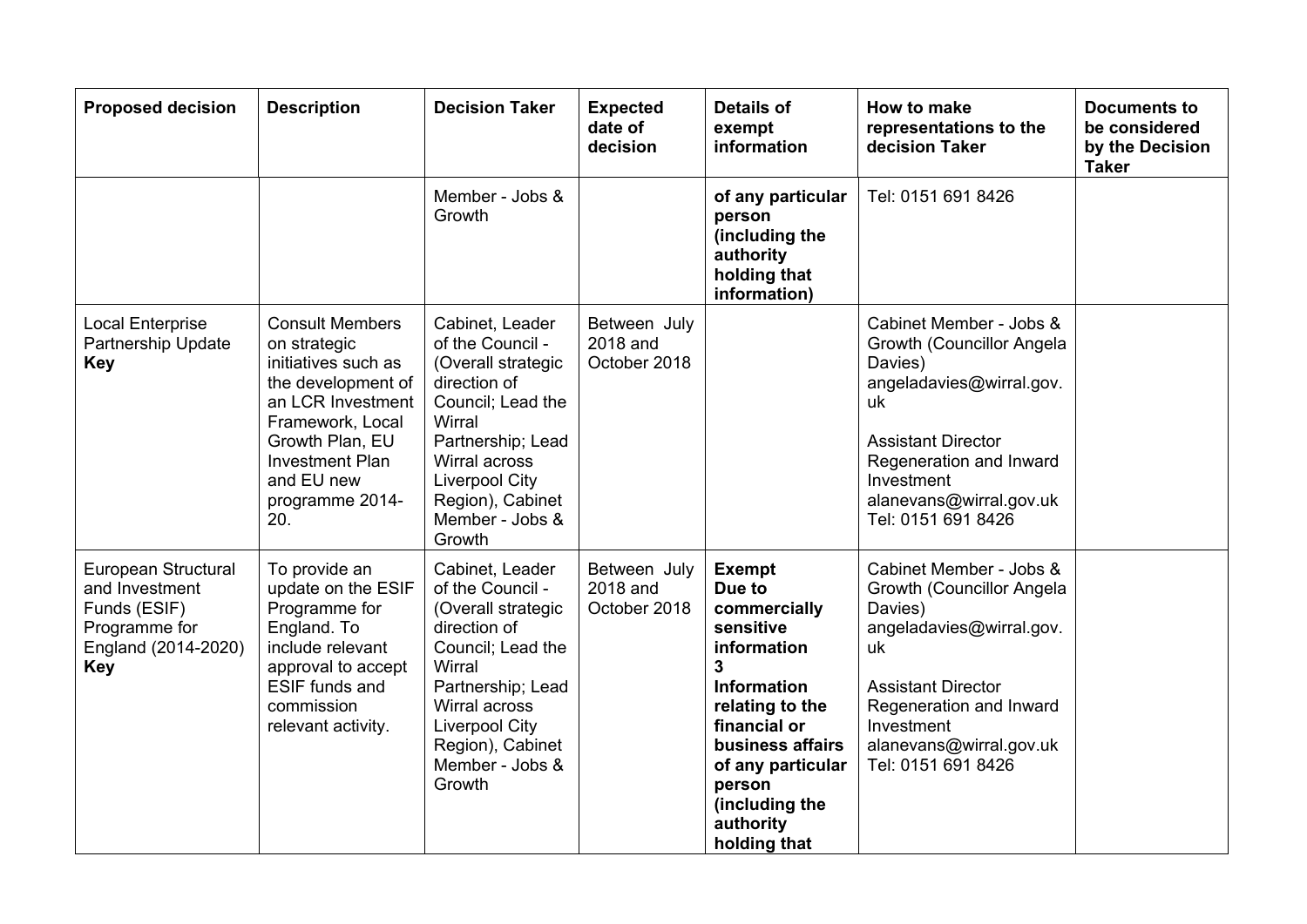| <b>Proposed decision</b>                                                                             | <b>Description</b>                                                                                                                                                                           | <b>Decision Taker</b>                                                                                                                                                                                                    | <b>Expected</b><br>date of<br>decision   | <b>Details of</b><br>exempt<br>information                                                                                                                                                                                                          | How to make<br>representations to the<br>decision Taker                                                                                                                                                                                                                                                                                    | <b>Documents to</b><br>be considered<br>by the Decision<br><b>Taker</b> |
|------------------------------------------------------------------------------------------------------|----------------------------------------------------------------------------------------------------------------------------------------------------------------------------------------------|--------------------------------------------------------------------------------------------------------------------------------------------------------------------------------------------------------------------------|------------------------------------------|-----------------------------------------------------------------------------------------------------------------------------------------------------------------------------------------------------------------------------------------------------|--------------------------------------------------------------------------------------------------------------------------------------------------------------------------------------------------------------------------------------------------------------------------------------------------------------------------------------------|-------------------------------------------------------------------------|
|                                                                                                      |                                                                                                                                                                                              |                                                                                                                                                                                                                          |                                          | information)                                                                                                                                                                                                                                        |                                                                                                                                                                                                                                                                                                                                            |                                                                         |
| <b>Liverpool City Region</b><br><b>Combined Authority</b><br><b>Devolution Funding</b><br><b>Key</b> | To report on<br>applications to the<br>Combined<br>Authority for<br>devolution funding.<br>To include relevant<br>approvals to accept<br>the funding and<br>commission<br>relevant activity. | Cabinet, Leader<br>of the Council -<br>(Overall strategic<br>direction of<br>Council; Lead the<br>Wirral<br>Partnership; Lead<br>Wirral across<br><b>Liverpool City</b><br>Region), Cabinet<br>Member - Jobs &<br>Growth | Between July<br>2018 and<br>October 2018 | <b>Exempt</b><br>Due to<br>commercially<br>sensitive<br>information<br>3<br><b>Information</b><br>relating to the<br>financial or<br>business affairs<br>of any particular<br>person<br>(including the<br>authority<br>holding that<br>information) | Cabinet Member - Jobs &<br>Growth (Councillor Angela<br>Davies)<br>angeladavies@wirral.gov.<br>uk<br><b>Assistant Director</b><br>Regeneration and Inward<br>Investment<br>alanevans@wirral.gov.uk<br>Tel: 0151 691 8426                                                                                                                   |                                                                         |
| <b>Liverpool City Region</b><br><b>Enabling Powers and</b><br><b>Associated Issues</b><br><b>Key</b> | Various matters<br>which may require<br>the consent of this<br>Authority as one of<br>the constituent<br>authorities of the<br>Liverpool City<br><b>Region Combined</b><br>Authority         | Leader of the<br>Council - (Overall<br>strategic direction<br>of Council; Lead<br>the Wirral<br>Partnership; Lead<br>Wirral across<br><b>Liverpool City</b><br>Region)                                                   | Between July<br>2018 and<br>October 2018 |                                                                                                                                                                                                                                                     | Leader of the Council -<br>(Overall strategic direction<br>of Council: Lead the<br>Wirral Partnership; Lead<br>Wirral across Liverpool<br>City Region) (Councillor<br>Phil Davies)<br>phildavies@wirral.gov.uk<br>Director: Governance and<br><b>Assurance (Monitoring</b><br>Officer)<br>philipmccourt@wirral.gov.<br>uk<br>Tel: 691 8498 |                                                                         |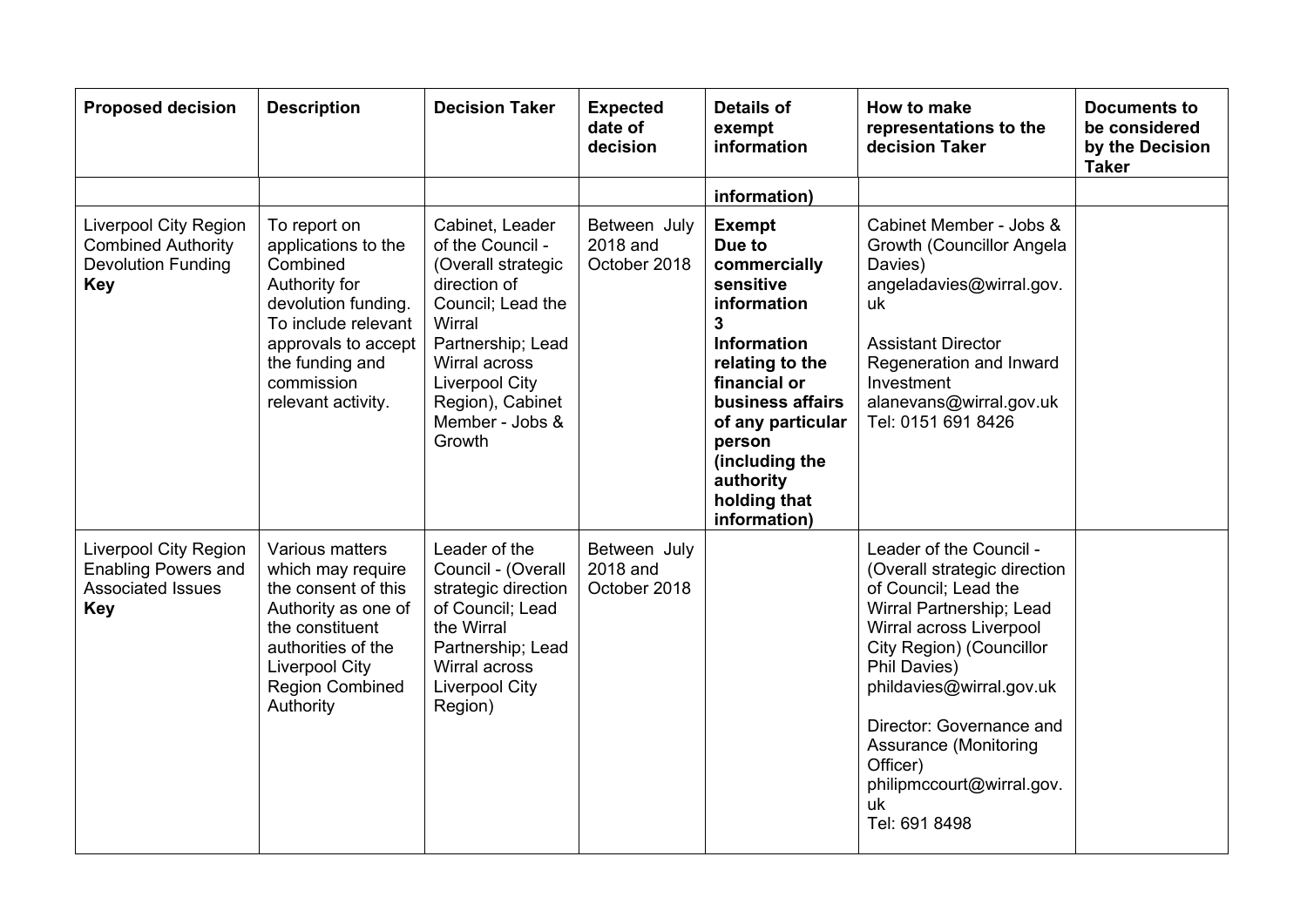| <b>Proposed decision</b>                                                          | <b>Description</b>                                                                                                                | <b>Decision Taker</b> | <b>Expected</b><br>date of<br>decision   | <b>Details of</b><br>exempt<br>information                                                                                                                                                                                                                     | How to make<br>representations to the<br>decision Taker                                                                                                                                                                                                                                                                                               | <b>Documents to</b><br>be considered<br>by the Decision<br><b>Taker</b> |
|-----------------------------------------------------------------------------------|-----------------------------------------------------------------------------------------------------------------------------------|-----------------------|------------------------------------------|----------------------------------------------------------------------------------------------------------------------------------------------------------------------------------------------------------------------------------------------------------------|-------------------------------------------------------------------------------------------------------------------------------------------------------------------------------------------------------------------------------------------------------------------------------------------------------------------------------------------------------|-------------------------------------------------------------------------|
| Merseyside<br>Connected -<br><b>Broadband Delivery</b><br>UK (BDUK)<br><b>Key</b> | Report progress<br>and future delivery<br>timescales.                                                                             | Cabinet               | Between July<br>2018 and<br>October 2018 |                                                                                                                                                                                                                                                                | Cabinet Member -<br><b>Highways &amp; Transport</b><br>(Councillor Stuart<br>Whittingham)<br>stuartwhittingham@wirral.<br>gov.uk<br><b>Assistant Director: Major</b><br>Growth Projects and<br><b>Housing Delivery</b><br>davidball@wirral.gov.uk<br>Tel: 0151 691 8395                                                                               |                                                                         |
| <b>Hoylake Golf Resort</b><br><b>Key</b>                                          | A priority for the<br>Borough which will<br>require approval in<br>respect of land<br>assembly and<br>associated legal<br>issues. | Cabinet               | Between July<br>2018 and<br>October 2018 | <b>Exempt</b><br>Due to<br>commercially<br>sensitive<br>information<br>$\mathbf{3}$<br><b>Information</b><br>relating to the<br>financial or<br>business affairs<br>of any particular<br>person<br>(including the<br>authority<br>holding that<br>information) | Leader of the Council -<br>(Overall strategic direction<br>of Council; Lead the<br>Wirral Partnership; Lead<br>Wirral across Liverpool<br>City Region) (Councillor<br>Phil Davies)<br>phildavies@wirral.gov.uk<br><b>Assistant Director: Major</b><br>Growth Projects and<br><b>Housing Delivery</b><br>davidball@wirral.gov.uk<br>Tel: 0151 691 8395 |                                                                         |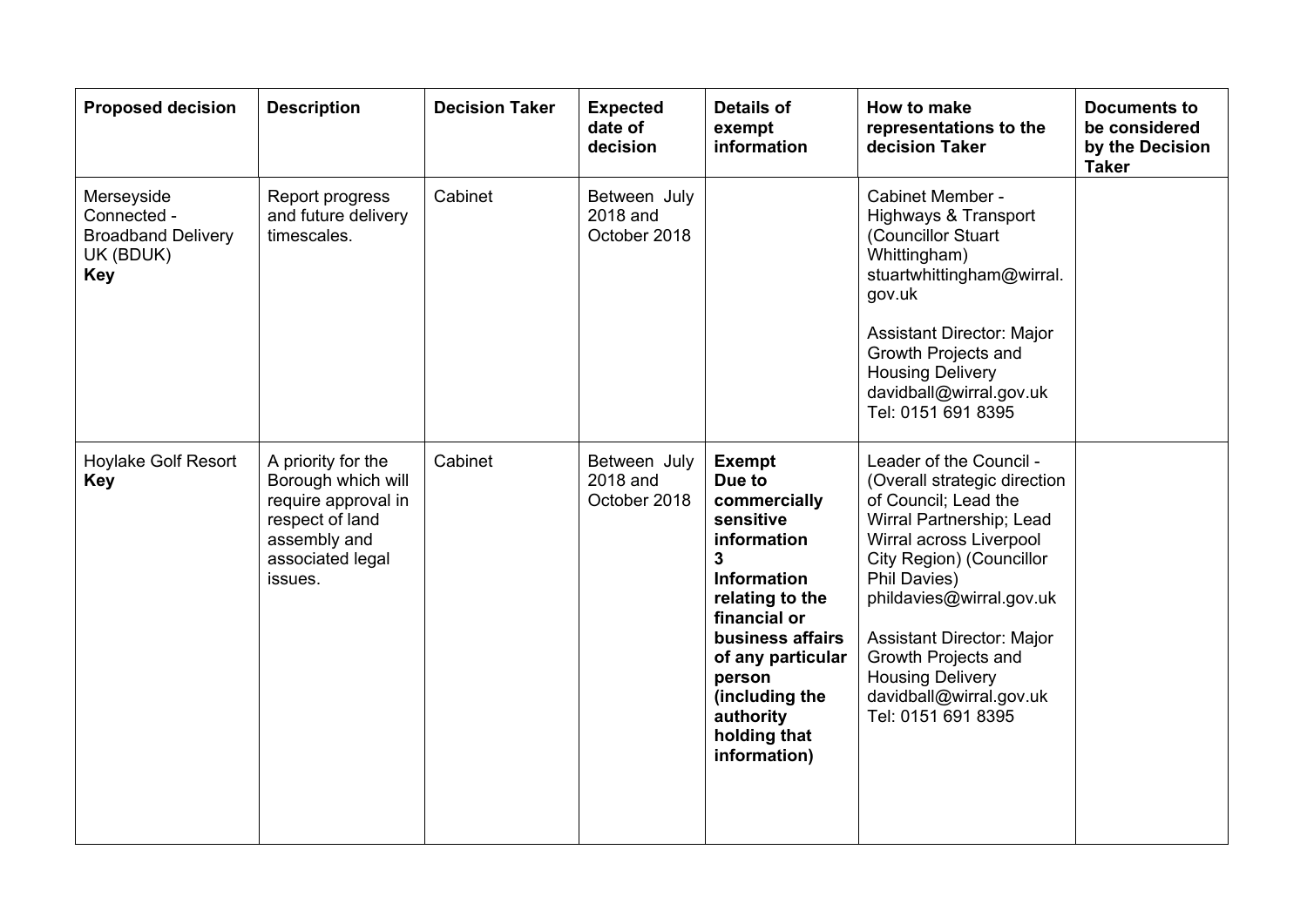| <b>Proposed decision</b>                                                                                                                         | <b>Description</b>                                                                                                                                                                                                                                                                                                               | <b>Decision Taker</b>                                                                                                                                                              | <b>Expected</b><br>date of<br>decision   | <b>Details of</b><br>exempt<br>information                                                                                                                                                                                                                                                              | How to make<br>representations to the<br>decision Taker                                                                                                                                                                                                                                                                                               | <b>Documents to</b><br>be considered<br>by the Decision<br><b>Taker</b> |
|--------------------------------------------------------------------------------------------------------------------------------------------------|----------------------------------------------------------------------------------------------------------------------------------------------------------------------------------------------------------------------------------------------------------------------------------------------------------------------------------|------------------------------------------------------------------------------------------------------------------------------------------------------------------------------------|------------------------------------------|---------------------------------------------------------------------------------------------------------------------------------------------------------------------------------------------------------------------------------------------------------------------------------------------------------|-------------------------------------------------------------------------------------------------------------------------------------------------------------------------------------------------------------------------------------------------------------------------------------------------------------------------------------------------------|-------------------------------------------------------------------------|
| Compulsory<br>Purchase Order for<br>Land Lying to the<br>South of Spital Road,<br>Spital: extension of<br>park and ride facilities<br><b>Key</b> | Request to<br>endorse the use of<br>Compulsory<br>Purchase Order<br>powers for the<br>acquisition of the<br>land, for extending<br>the park and ride<br>facilities at Spital<br>Railway Station,<br>under the Town<br>and Country<br>Planning Act 1990,<br>should negotiations<br>to acquire by<br>agreement be<br>unsuccessful. | Cabinet                                                                                                                                                                            | Between July<br>2018 and<br>October 2018 | <b>Part Exempt</b><br>May contain<br>exempt<br>appendices due<br>to commercially<br>sensitive<br>information<br>$\mathbf{3}$<br><b>Information</b><br>relating to the<br>financial or<br>business affairs<br>of any particular<br>person<br>(including the<br>authority<br>holding that<br>information) | Leader of the Council -<br>(Overall strategic direction<br>of Council: Lead the<br>Wirral Partnership; Lead<br>Wirral across Liverpool<br>City Region) (Councillor<br>Phil Davies)<br>phildavies@wirral.gov.uk<br><b>Assistant Director: Major</b><br>Growth Projects and<br><b>Housing Delivery</b><br>davidball@wirral.gov.uk<br>Tel: 0151 691 8395 |                                                                         |
| <b>Birkenhead Town</b><br>Centre Masterplan<br><b>Key</b>                                                                                        | Approval of the<br>Masterplan for<br><b>Birkenhead Town</b><br>Centre and<br>confirmation of<br>next steps                                                                                                                                                                                                                       | Cabinet, Leader<br>of the Council -<br>(Overall strategic<br>direction of<br>Council; Lead the<br>Wirral<br>Partnership; Lead<br>Wirral across<br><b>Liverpool City</b><br>Region) | Between July<br>2018 and<br>October 2018 | <b>Exempt</b><br>Due to<br>commercially<br>sensitive<br>information<br>$\overline{\mathbf{3}}$<br><b>Information</b><br>relating to the<br>financial or<br>business affairs<br>of any particular<br>person<br>(including the<br>authority<br>holding that<br>information)                               | Leader of the Council -<br>(Overall strategic direction<br>of Council; Lead the<br>Wirral Partnership; Lead<br>Wirral across Liverpool<br>City Region) (Councillor<br>Phil Davies)<br>phildavies@wirral.gov.uk<br><b>Assistant Director: Major</b><br>Growth Projects and<br><b>Housing Delivery</b><br>davidball@wirral.gov.uk<br>Tel: 0151 691 8395 |                                                                         |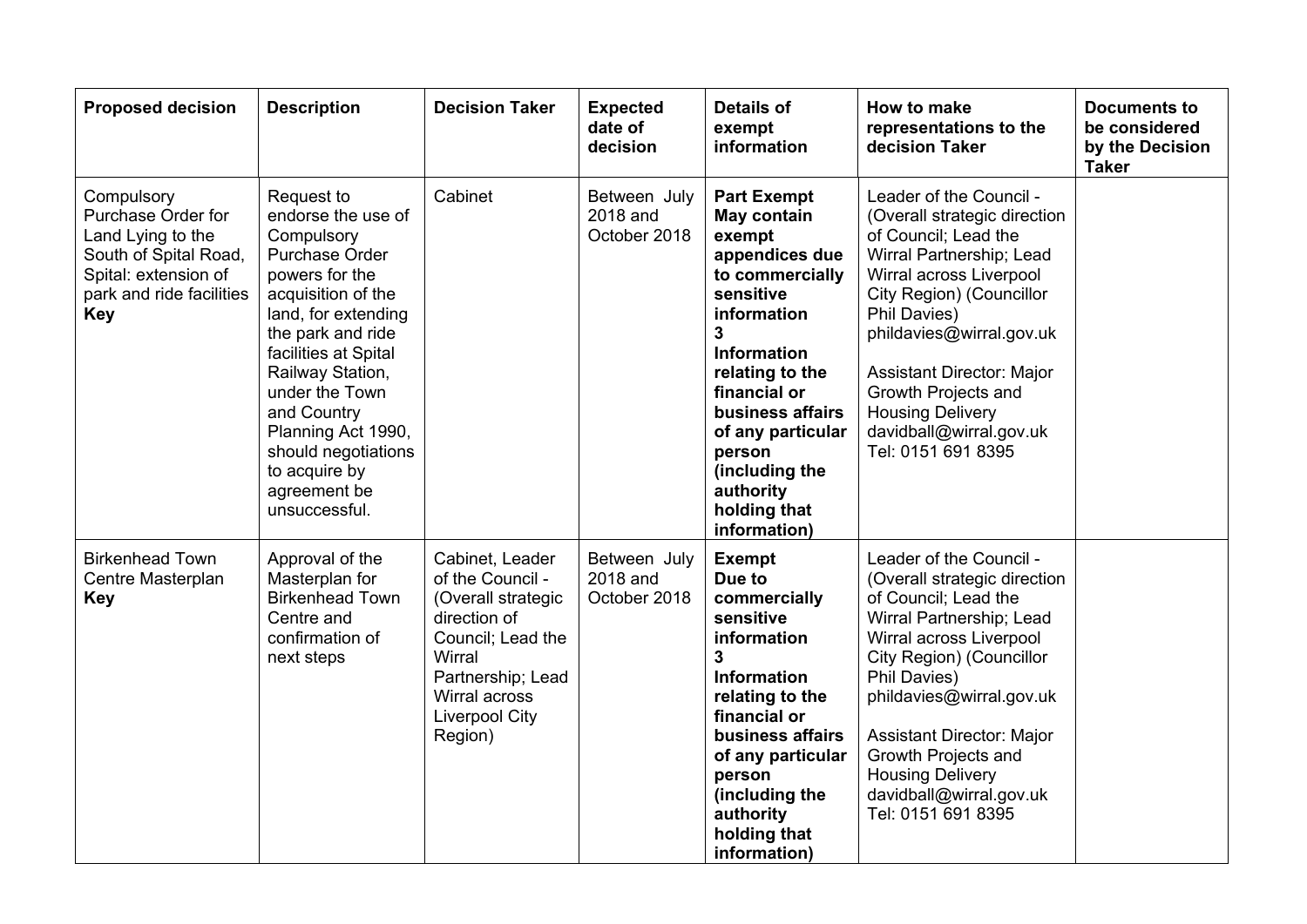| <b>Proposed decision</b>                                       | <b>Description</b>                                                               | <b>Decision Taker</b>                                                                          | <b>Expected</b><br>date of<br>decision   | <b>Details of</b><br>exempt<br>information                                                                                                                                                                                                               | How to make<br>representations to the<br>decision Taker                                                                                                                                                                                                                                           | <b>Documents to</b><br>be considered<br>by the Decision<br><b>Taker</b> |
|----------------------------------------------------------------|----------------------------------------------------------------------------------|------------------------------------------------------------------------------------------------|------------------------------------------|----------------------------------------------------------------------------------------------------------------------------------------------------------------------------------------------------------------------------------------------------------|---------------------------------------------------------------------------------------------------------------------------------------------------------------------------------------------------------------------------------------------------------------------------------------------------|-------------------------------------------------------------------------|
| <b>Strategic Asset</b><br>Acquisitions<br><b>Key</b>           | Approval to acquire<br>key assets as part<br>of the Council's<br>growth strategy | Cabinet, Cabinet<br>Member -<br>Housing &<br>Planning (and<br>Deputy Leader of<br>the Council) | Between July<br>2018 and<br>October 2018 | <b>Part Exempt</b><br>Due to<br>commercially<br>sensitive<br>information<br>3<br><b>Information</b><br>relating to the<br>financial or<br>business affairs<br>of any particular<br>person<br>(including the<br>authority<br>holding that<br>information) | Cabinet Member -<br>Housing & Planning (and<br>Deputy Leader of the<br>Council) (Councillor<br>George Davies)<br>georgedavies@wirral.gov.<br>uk<br>Corporate Director for<br><b>Delivery Services</b><br>(Assistant Chief<br>Executive)<br>davidarmstrong@wirral.g<br>ov.uk<br>Tel: 0151 666 4300 |                                                                         |
| Property Sales to<br><b>Registered Providers</b><br><b>Key</b> | Approval of terms<br>for sales of sites to<br>Registered<br><b>Providers</b>     | <b>Cabinet Member</b><br>- Housing &<br>Planning (and<br>Deputy Leader of<br>the Council)      | Between July<br>2018 and<br>October 2018 |                                                                                                                                                                                                                                                          | Cabinet Member -<br>Housing & Planning (and<br>Deputy Leader of the<br>Council) (Councillor<br>George Davies)<br>georgedavies@wirral.gov.<br>uk<br>Corporate Director for<br><b>Delivery Services</b><br>(Assistant Chief<br>Executive)<br>davidarmstrong@wirral.g<br>ov.uk<br>Tel: 0151 666 4300 |                                                                         |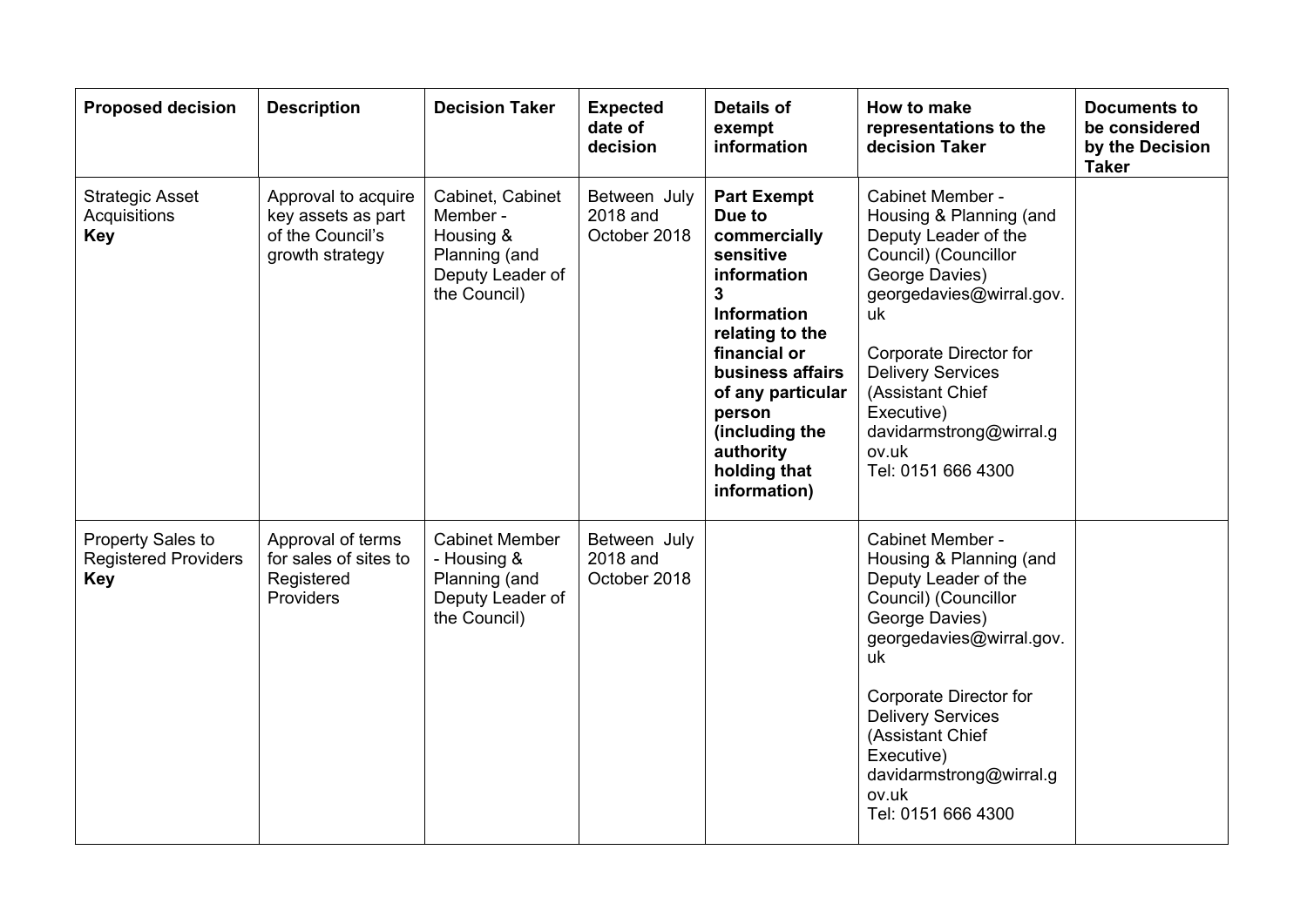| <b>Proposed decision</b>                                                          | <b>Description</b>                                                      | <b>Decision Taker</b>                    | <b>Expected</b><br>date of<br>decision        | <b>Details of</b><br>exempt<br>information                                                                                                                                                                                                          | How to make<br>representations to the<br>decision Taker                                                                                                                                                                                                                                                                  | <b>Documents to</b><br>be considered<br>by the Decision<br><b>Taker</b> |
|-----------------------------------------------------------------------------------|-------------------------------------------------------------------------|------------------------------------------|-----------------------------------------------|-----------------------------------------------------------------------------------------------------------------------------------------------------------------------------------------------------------------------------------------------------|--------------------------------------------------------------------------------------------------------------------------------------------------------------------------------------------------------------------------------------------------------------------------------------------------------------------------|-------------------------------------------------------------------------|
| Working with Wirral<br>Communities to<br>Deliver the Wirral<br>Plan<br><b>Key</b> |                                                                         | <b>Cabinet Member</b><br>- Jobs & Growth | Between July<br>2018 and<br>September<br>2018 |                                                                                                                                                                                                                                                     | Cabinet Member - Jobs &<br>Growth (Councillor Angela<br>Davies)<br>angeladavies@wirral.gov.<br>uk<br>Director for Strategy and<br>Partnerships<br>fionajohnstone@wirral.go<br>v.uk<br>Tel: 0151 691 8210                                                                                                                 |                                                                         |
| Delivering Growth in<br>Wirral<br><b>Key</b>                                      | Proposed Wirral<br>Growth Company<br><b>Business Plan</b>               | Cabinet                                  | Between July<br>2018 and<br>August 2018       | <b>Exempt</b><br>Due to<br>commercially<br>sensitive<br>information<br>3<br><b>Information</b><br>relating to the<br>financial or<br>business affairs<br>of any particular<br>person<br>(including the<br>authority<br>holding that<br>information) | Leader of the Council -<br>(Overall strategic direction<br>of Council; Lead the<br>Wirral Partnership; Lead<br>Wirral across Liverpool<br>City Region) (Councillor<br>Phil Davies)<br>phildavies@wirral.gov.uk<br>Corporate Director for<br><b>Business Management</b><br>paulsatoor@wirral.gov.uk<br>Tel: 0151 691 8491 |                                                                         |
| Delivering Growth in<br>Wirral<br><b>Key</b>                                      | <b>Wirral Growth</b><br><b>Company Site</b><br><b>Development Plans</b> | Cabinet                                  | Between July<br>2018 and<br>August 2018       | <b>Exempt</b><br>Due to<br>commercially<br>sensitive<br>information<br>3                                                                                                                                                                            | Leader of the Council -<br>(Overall strategic direction<br>of Council; Lead the<br>Wirral Partnership; Lead<br>Wirral across Liverpool<br>City Region)                                                                                                                                                                   |                                                                         |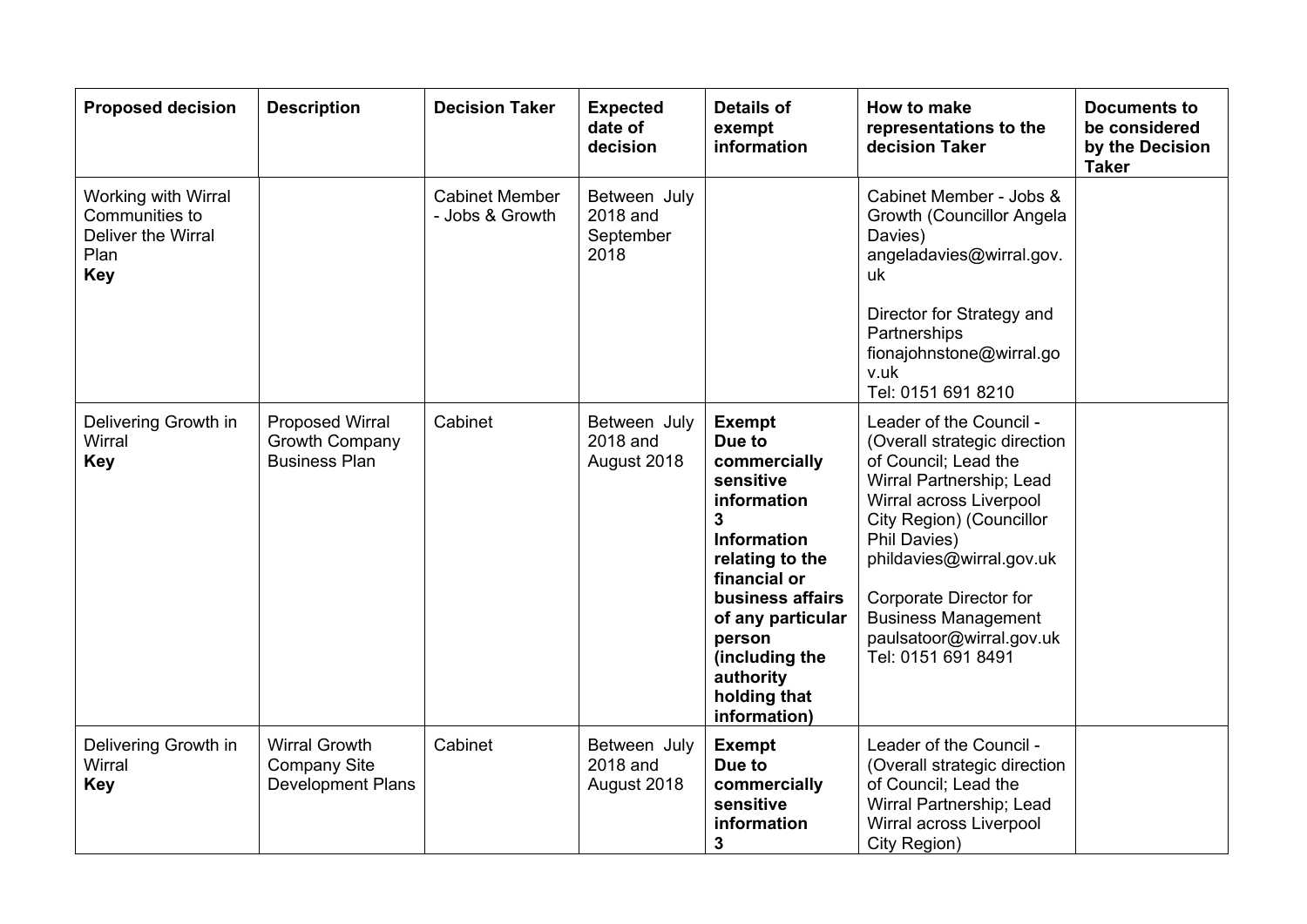| <b>Proposed decision</b>                                                                      | <b>Description</b>                                                                                                                                         | <b>Decision Taker</b>                                                                          | <b>Expected</b><br>date of<br>decision  | <b>Details of</b><br>exempt<br>information                                                                                                                              | How to make<br>representations to the<br>decision Taker                                                                                                                                                                                                                         | <b>Documents to</b><br>be considered<br>by the Decision<br><b>Taker</b> |
|-----------------------------------------------------------------------------------------------|------------------------------------------------------------------------------------------------------------------------------------------------------------|------------------------------------------------------------------------------------------------|-----------------------------------------|-------------------------------------------------------------------------------------------------------------------------------------------------------------------------|---------------------------------------------------------------------------------------------------------------------------------------------------------------------------------------------------------------------------------------------------------------------------------|-------------------------------------------------------------------------|
|                                                                                               |                                                                                                                                                            |                                                                                                |                                         | <b>Information</b><br>relating to the<br>financial or<br>business affairs<br>of any particular<br>person<br>(including the<br>authority<br>holding that<br>information) | (Councillor Phil Davies)<br>phildavies@wirral.gov.uk<br>Corporate Director for<br><b>Business Management</b><br>paulsatoor@wirral.gov.uk<br>Tel: 0151 691 8491                                                                                                                  |                                                                         |
| <b>Revised Statement of</b><br>Community<br>Involvement in Land<br>Use Planning<br><b>Key</b> | Adoption of revised<br>standards for<br>community<br>engagement in<br>local plans,<br>neighbourhood<br>plans and<br>development<br>management<br>decisions | Cabinet, Cabinet<br>Member -<br>Housing &<br>Planning (and<br>Deputy Leader of<br>the Council) | Between July<br>2018 and<br>August 2018 |                                                                                                                                                                         | Cabinet Member -<br>Housing & Planning (and<br>Deputy Leader of the<br>Council) (Councillor<br>George Davies)<br>georgedavies@wirral.gov.<br>uk<br>Assistant Director: Major<br>Growth Projects and<br><b>Housing Delivery</b><br>davidball@wirral.gov.uk<br>Tel: 0151 691 8395 |                                                                         |
| Minor Changes to<br><b>Financial Assistance</b><br>Policy<br><b>Key</b>                       | Approval for<br>changes to<br>financial assistance<br>policy in respect of<br><b>Disabled Facilities</b><br>Grants.                                        | <b>Cabinet Member</b><br>- Housing &<br>Planning (and<br>Deputy Leader of<br>the Council)      | <b>July 2018</b>                        |                                                                                                                                                                         | Cabinet Member -<br>Housing & Planning (and<br>Deputy Leader of the<br>Council) (Councillor<br>George Davies)<br>georgedavies@wirral.gov.<br>uk                                                                                                                                 |                                                                         |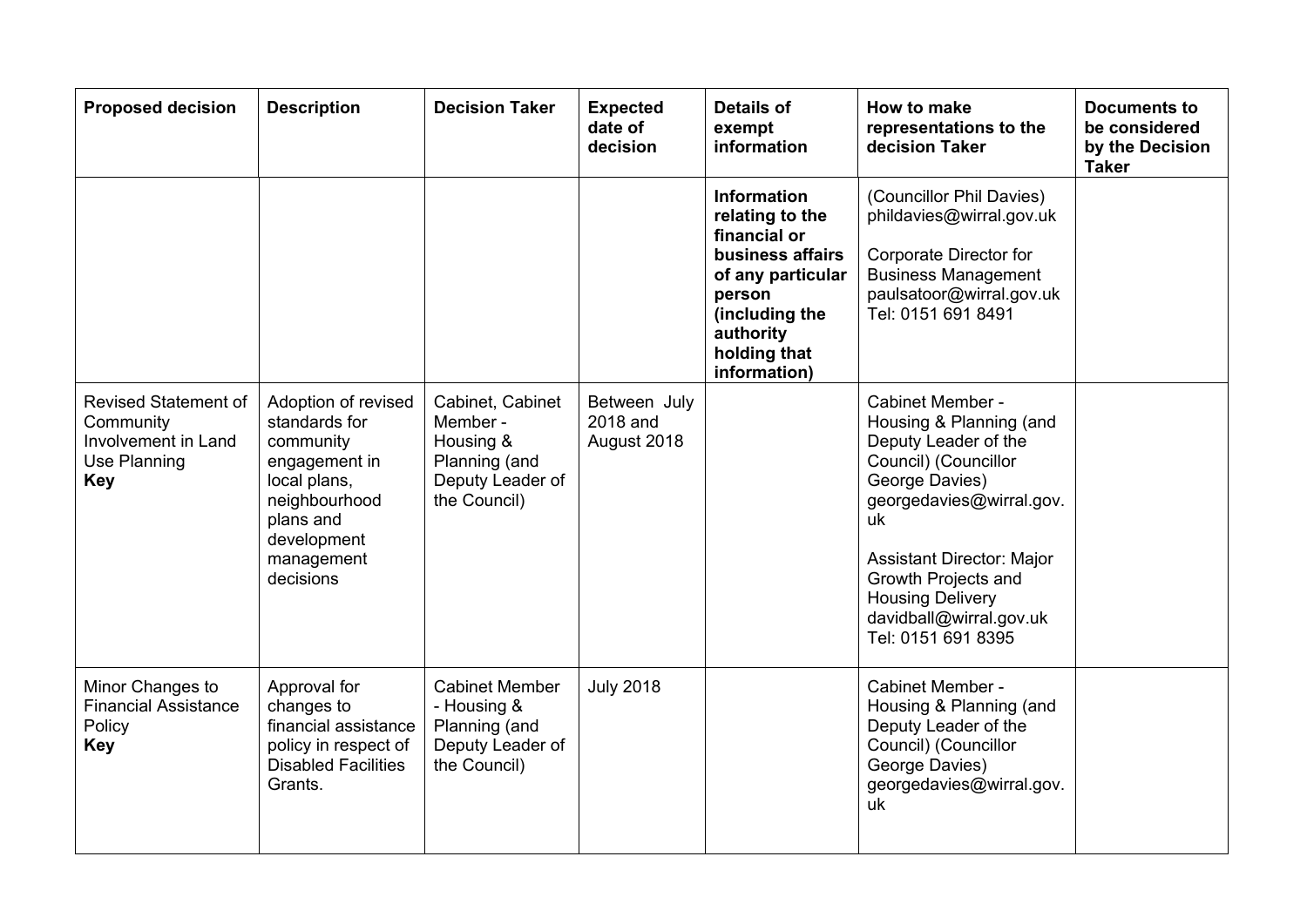| <b>Proposed decision</b>                                                                                      | <b>Description</b>                                                                                                                                                                                                               | <b>Decision Taker</b>                                                                                 | <b>Expected</b><br>date of<br>decision  | <b>Details of</b><br>exempt<br>information | How to make<br>representations to the<br>decision Taker                                                                                                                                                                                                                                | <b>Documents to</b><br>be considered<br>by the Decision<br><b>Taker</b> |
|---------------------------------------------------------------------------------------------------------------|----------------------------------------------------------------------------------------------------------------------------------------------------------------------------------------------------------------------------------|-------------------------------------------------------------------------------------------------------|-----------------------------------------|--------------------------------------------|----------------------------------------------------------------------------------------------------------------------------------------------------------------------------------------------------------------------------------------------------------------------------------------|-------------------------------------------------------------------------|
|                                                                                                               |                                                                                                                                                                                                                                  |                                                                                                       |                                         |                                            | <b>Assistant Director: Major</b><br>Growth Projects and<br><b>Housing Delivery</b><br>davidball@wirral.gov.uk<br>Tel: 0151 691 8395                                                                                                                                                    |                                                                         |
| Wirral Local Plan<br><b>Baseline Viability</b><br><b>Assessment Update</b><br><b>Key</b>                      | Approval of a<br>revised<br>assessment of<br>development<br>viability to inform<br>local plan policy<br>and a potential<br>community<br>infrastructure levy                                                                      | <b>Cabinet Member</b><br>- Housing &<br>Planning (and<br>Deputy Leader of<br>the Council),<br>Cabinet | Between July<br>2018 and<br>August 2018 |                                            | Cabinet Member -<br>Housing & Planning (and<br>Deputy Leader of the<br>Council) (Councillor<br>George Davies)<br>georgedavies@wirral.gov.<br>uk<br><b>Assistant Director: Major</b><br>Growth Projects and<br><b>Housing Delivery</b><br>davidball@wirral.gov.uk<br>Tel: 0151 691 8395 |                                                                         |
| <b>Strategic Housing</b><br><b>Market Assessment -</b><br><b>Further Policy</b><br>Implications<br><b>Key</b> | Approval of<br>additional policy<br>responses,<br>including affordable<br>and specialist<br>housing; optional<br>housing standards<br>and viability, to<br>inform the contents<br>of the emerging<br>Core Strategy<br>Local Plan | Cabinet, Cabinet<br>Member -<br>Housing &<br>Planning (and<br>Deputy Leader of<br>the Council)        | <b>July 2018</b>                        |                                            | Cabinet Member -<br>Housing & Planning (and<br>Deputy Leader of the<br>Council) (Councillor<br>George Davies)<br>georgedavies@wirral.gov.<br>uk<br><b>Assistant Director: Major</b><br>Growth Projects and<br><b>Housing Delivery</b><br>davidball@wirral.gov.uk<br>Tel: 0151 691 8395 |                                                                         |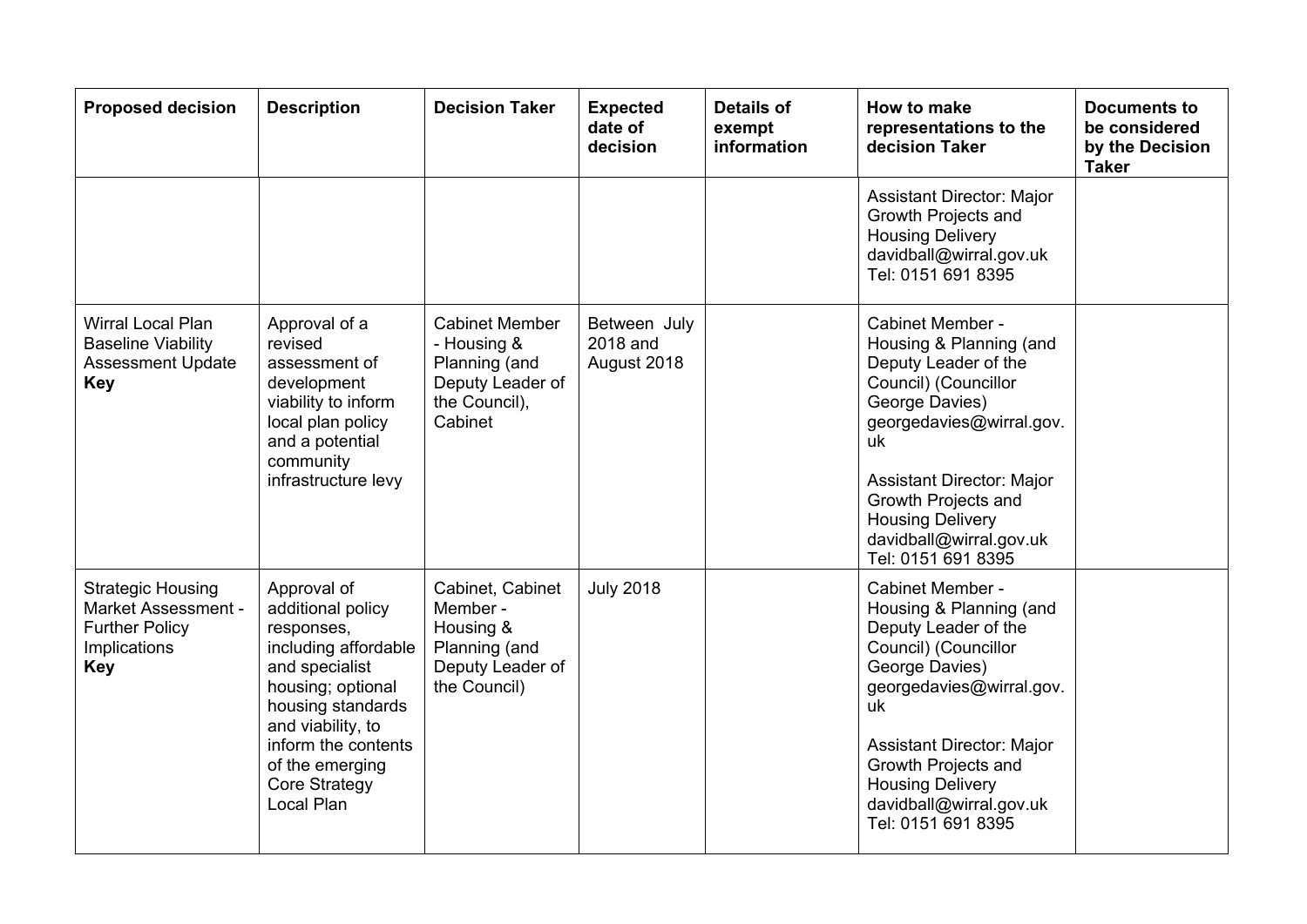| <b>Proposed decision</b>                                                                  | <b>Description</b>                                                                                                                    | <b>Decision Taker</b>                                                                                                                                                  | <b>Expected</b><br>date of<br>decision        | <b>Details of</b><br>exempt<br>information                                                                                                                                                                                                               | How to make<br>representations to the<br>decision Taker                                                                                                                                                                                                                                | <b>Documents to</b><br>be considered<br>by the Decision<br><b>Taker</b> |
|-------------------------------------------------------------------------------------------|---------------------------------------------------------------------------------------------------------------------------------------|------------------------------------------------------------------------------------------------------------------------------------------------------------------------|-----------------------------------------------|----------------------------------------------------------------------------------------------------------------------------------------------------------------------------------------------------------------------------------------------------------|----------------------------------------------------------------------------------------------------------------------------------------------------------------------------------------------------------------------------------------------------------------------------------------|-------------------------------------------------------------------------|
| <b>Wirral Waters Legacy</b><br>Project, Dock Road,<br>Wallasey<br><b>Key</b>              | Development of<br>500 residential<br>units.                                                                                           | Cabinet, Cabinet<br>Member -<br>Housing &<br>Planning (and<br>Deputy Leader of<br>the Council)                                                                         | Between July<br>2018 and<br>September<br>2018 | <b>Part Exempt</b><br>Due to<br>commercially<br>sensitive<br>information<br>3<br><b>Information</b><br>relating to the<br>financial or<br>business affairs<br>of any particular<br>person<br>(including the<br>authority<br>holding that<br>information) | Cabinet Member -<br>Housing & Planning (and<br>Deputy Leader of the<br>Council) (Councillor<br>George Davies)<br>georgedavies@wirral.gov.<br>uk<br><b>Assistant Director: Major</b><br>Growth Projects and<br><b>Housing Delivery</b><br>davidball@wirral.gov.uk<br>Tel: 0151 691 8395 |                                                                         |
| <b>Highway Services</b><br>from October 2018 -<br><b>Full Business Case</b><br><b>Key</b> | Report seeking<br>approval for the full<br>business case for<br>the delivery of<br><b>Highways Services</b><br>from October,<br>2018. | Leader of the<br>Council - (Overall<br>strategic direction<br>of Council; Lead<br>the Wirral<br>Partnership; Lead<br>Wirral across<br><b>Liverpool City</b><br>Region) | <b>July 2018</b>                              | <b>Exempt</b><br>Due to<br>commercially<br>sensitive<br>information<br>3<br><b>Information</b><br>relating to the<br>financial or<br>business affairs<br>of any particular<br>person<br>(including the<br>authority<br>holding that<br>information)      | Cabinet Member -<br>Highways & Transport<br>(Councillor Stuart<br>Whittingham)<br>stuartwhittingham@wirral.<br>gov.uk<br><b>Strategic Commissioner</b><br>for Environment<br>marksmith@wirral.gov.uk<br>Tel: 0151 606 2103                                                             |                                                                         |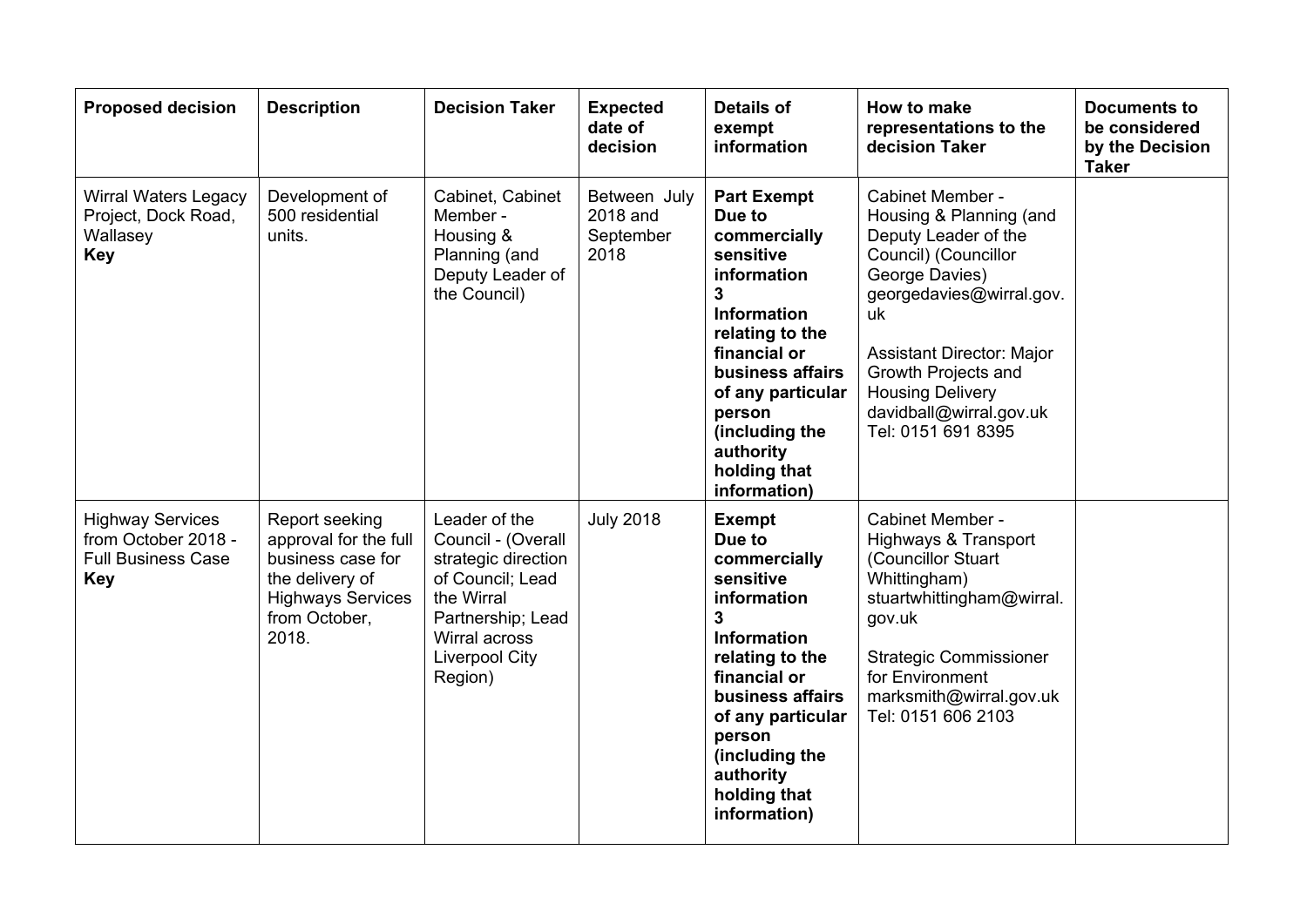| <b>Proposed decision</b>                                                                                                             | <b>Description</b>                                                                                                                                          | <b>Decision Taker</b>                                                                                                                                                  | <b>Expected</b><br>date of<br>decision | <b>Details of</b><br>exempt<br>information                                                                                                                                                                                                   | How to make<br>representations to the<br>decision Taker                                                                                                                                                                               | <b>Documents to</b><br>be considered<br>by the Decision<br><b>Taker</b> |
|--------------------------------------------------------------------------------------------------------------------------------------|-------------------------------------------------------------------------------------------------------------------------------------------------------------|------------------------------------------------------------------------------------------------------------------------------------------------------------------------|----------------------------------------|----------------------------------------------------------------------------------------------------------------------------------------------------------------------------------------------------------------------------------------------|---------------------------------------------------------------------------------------------------------------------------------------------------------------------------------------------------------------------------------------|-------------------------------------------------------------------------|
| Award of Contract for<br>Environmental<br>Enforcement<br><b>Key</b>                                                                  | Report seeking<br>approval to award<br>a three year<br>contract with the<br>option to extend for<br>a further three<br>years commencing<br>from July 2018   | <b>Cabinet Member</b><br>- Environment                                                                                                                                 | <b>July 2018</b>                       |                                                                                                                                                                                                                                              | Cabinet Member -<br><b>Environment (Councillor</b><br>Matthew Patrick)<br>matthewpatrick@wirral.go<br>v.uk<br><b>Strategic Commissioner</b><br>for Environment<br>marksmith@wirral.gov.uk<br>Tel: 0151 606 2103                       |                                                                         |
| Award of Contract for<br>the Provision of<br><b>Parking Enforcement</b><br>including Back Office<br><b>Functions</b><br><b>Key</b>   | Report seeking<br>approval to award<br>a five year contract<br>with the option to<br>extend for a further<br>five years<br>commencing from<br>October 2018. | Leader of the<br>Council - (Overall<br>strategic direction<br>of Council; Lead<br>the Wirral<br>Partnership; Lead<br>Wirral across<br><b>Liverpool City</b><br>Region) | <b>July 2018</b>                       | <b>Exempt</b><br>Due to<br>commercially<br>sensitive<br>information<br>3<br>Information<br>relating to the<br>financial or<br>business affairs<br>of any particular<br>person<br>(including the<br>authority<br>holding that<br>information) | Cabinet Member -<br><b>Highways &amp; Transport</b><br>(Councillor Stuart<br>Whittingham)<br>stuartwhittingham@wirral.<br>gov.uk<br><b>Strategic Commissioner</b><br>for Environment<br>marksmith@wirral.gov.uk<br>Tel: 0151 606 2103 |                                                                         |
| <b>Coastal Car Parking</b><br>Charges -<br>Consideration of<br>Representations<br>following Statutory<br>Advertisement<br><b>Key</b> | Report seeking<br>approval to<br>implement the<br><b>Traffic Regulation</b><br><b>Order for Coastal</b><br>Car Parking<br>Charges                           | Leader of the<br>Council - (Overall<br>strategic direction<br>of Council; Lead<br>the Wirral<br>Partnership; Lead<br>Wirral across                                     | <b>July 2018</b>                       |                                                                                                                                                                                                                                              | Cabinet Member -<br><b>Highways &amp; Transport</b><br>(Councillor Stuart<br>Whittingham)<br>stuartwhittingham@wirral.<br>gov.uk                                                                                                      |                                                                         |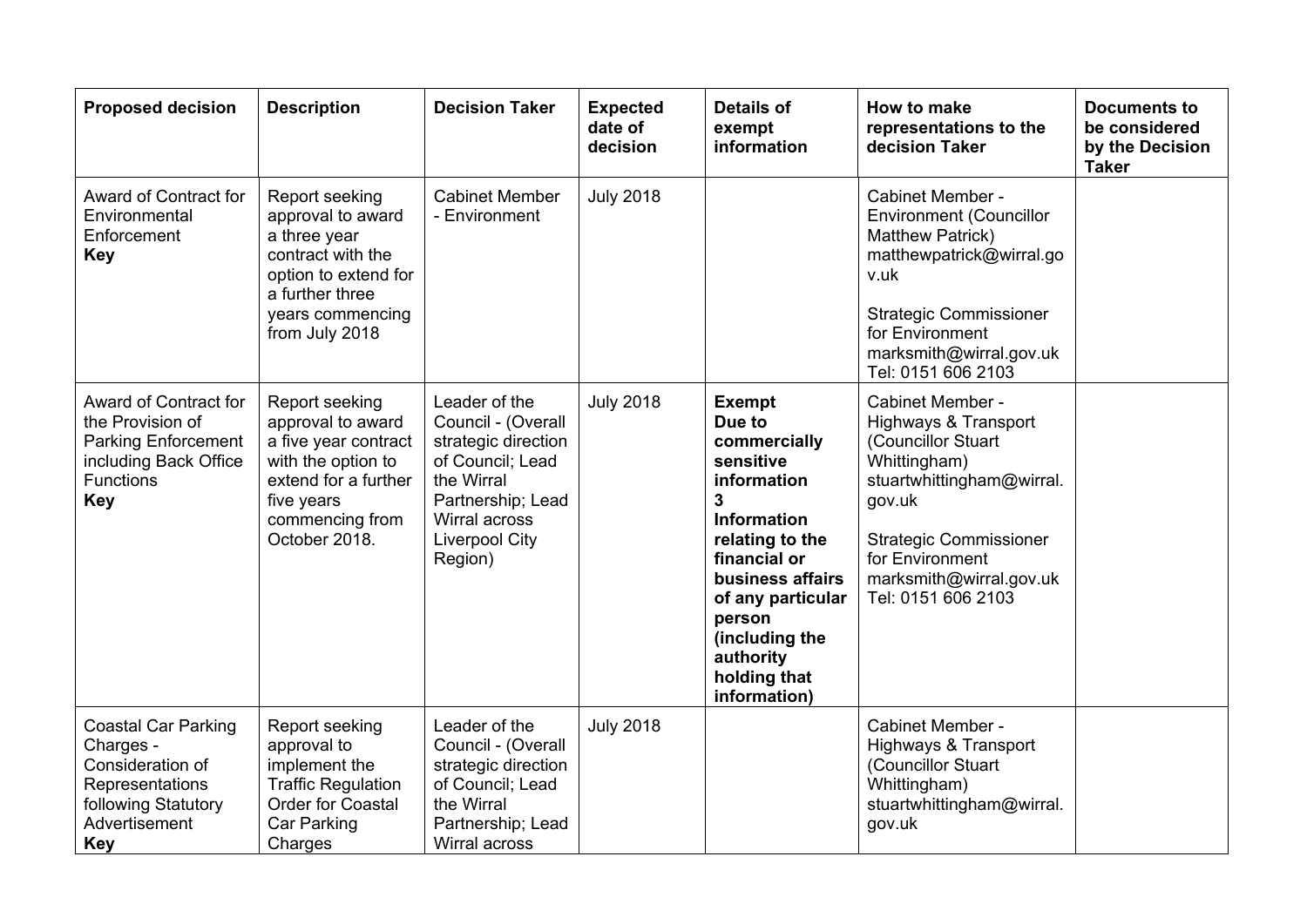| <b>Proposed decision</b>                                                                                 | <b>Description</b>                                                                                                                                       | <b>Decision Taker</b>                                          | <b>Expected</b><br>date of<br>decision | <b>Details of</b><br>exempt<br>information | How to make<br>representations to the<br>decision Taker                                                                                                                                                                               | <b>Documents to</b><br>be considered<br>by the Decision<br><b>Taker</b>                                                  |
|----------------------------------------------------------------------------------------------------------|----------------------------------------------------------------------------------------------------------------------------------------------------------|----------------------------------------------------------------|----------------------------------------|--------------------------------------------|---------------------------------------------------------------------------------------------------------------------------------------------------------------------------------------------------------------------------------------|--------------------------------------------------------------------------------------------------------------------------|
|                                                                                                          |                                                                                                                                                          | <b>Liverpool City</b><br>Region)                               |                                        |                                            | <b>Strategic Commissioner</b><br>for Environment<br>marksmith@wirral.gov.uk<br>Tel: 0151 606 2103                                                                                                                                     |                                                                                                                          |
| <b>Wirral Street Lighting</b><br>- LED Investment<br>Programme and<br><b>Policy Review</b><br><b>Key</b> | Report seeking<br>approval for a<br>borough-wide<br>programme of<br>street lighting<br>improvements and<br>review of policy<br>and service<br>standards. | <b>Cabinet Member</b><br>- Highways &<br>Transport,<br>Cabinet | <b>July 2018</b>                       |                                            | Cabinet Member -<br><b>Highways &amp; Transport</b><br>(Councillor Stuart<br>Whittingham)<br>stuartwhittingham@wirral.<br>gov.uk<br><b>Strategic Commissioner</b><br>for Environment<br>marksmith@wirral.gov.uk<br>Tel: 0151 606 2103 |                                                                                                                          |
| <b>Wirral Network</b><br>Management Plan<br><b>Key</b>                                                   |                                                                                                                                                          | <b>Cabinet Member</b><br>- Highways &<br>Transport             | <b>July 2018</b>                       |                                            | Cabinet Member -<br>Highways & Transport<br>(Councillor Stuart<br>Whittingham)<br>stuartwhittingham@wirral.<br>gov.uk<br><b>Strategic Commissioner</b><br>for Environment<br>marksmith@wirral.gov.uk<br>Tel: 0151 606 2103            |                                                                                                                          |
| <b>Core Strategy Local</b><br>Plan - Review of<br><b>Development Options</b><br><b>Key</b>               | The report sets out<br>the results of the<br>review of<br>development<br>options approved<br>by Cabinet in<br>February 2017                              | Cabinet, Council                                               | <b>July 2018</b>                       | Open                                       | Cabinet Member -<br>Housing & Planning (and<br>Deputy Leader of the<br>Council) (Councillor<br>George Davies)<br>georgedavies@wirral.gov.<br>uk                                                                                       | <b>Core Strategy</b><br>Local Plan -<br>Review of<br>Development<br><b>Options (Cabinet</b><br>Report and<br>Appendices) |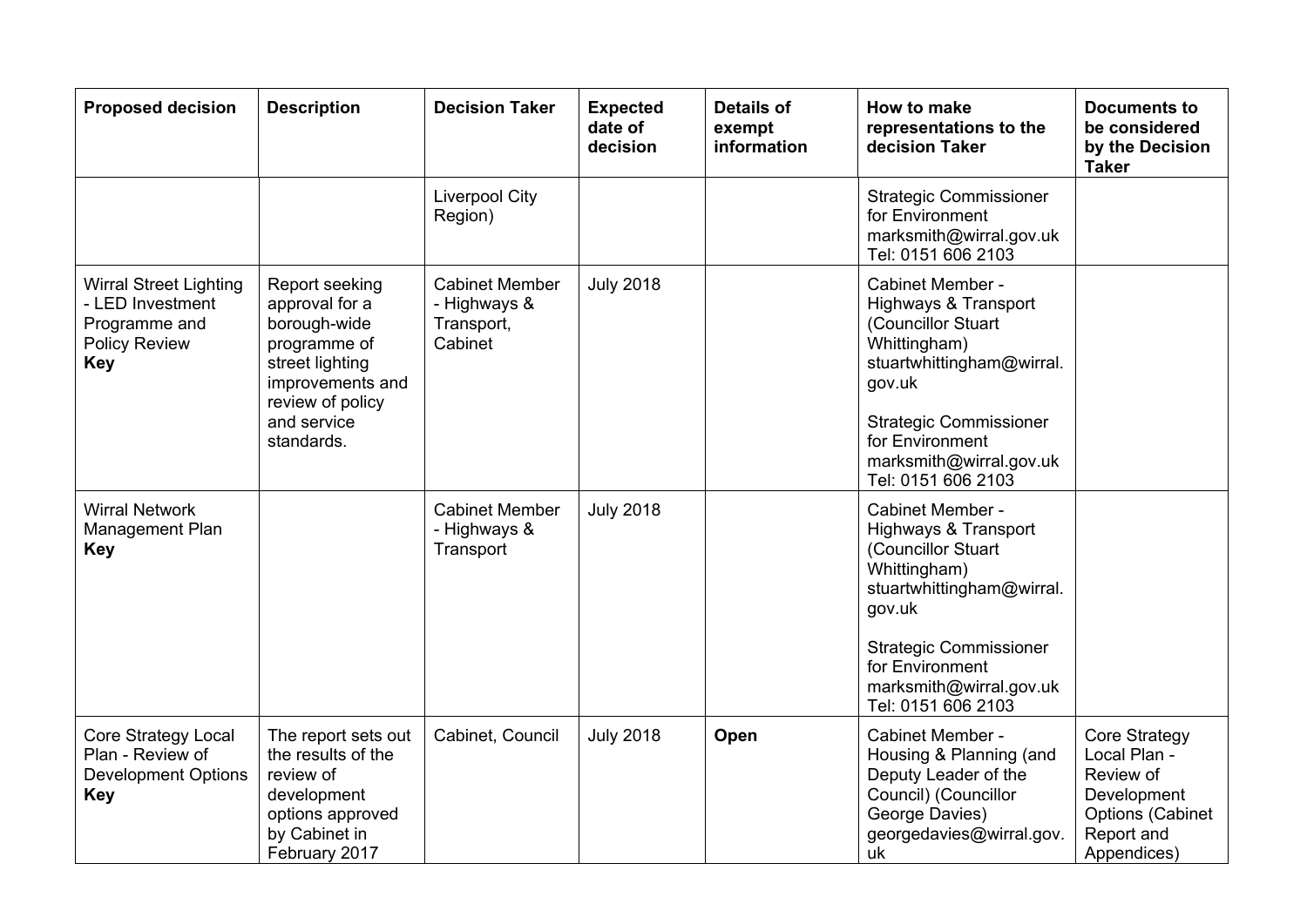| <b>Proposed decision</b>                                                                                                                                        | <b>Description</b>                                                                                                                                                                                       | <b>Decision Taker</b> | <b>Expected</b><br>date of<br>decision  | <b>Details of</b><br>exempt<br>information                                                                                                                                                                  | How to make<br>representations to the<br>decision Taker                                                                                                                                                                                                                                                                  | Documents to<br>be considered<br>by the Decision<br><b>Taker</b> |
|-----------------------------------------------------------------------------------------------------------------------------------------------------------------|----------------------------------------------------------------------------------------------------------------------------------------------------------------------------------------------------------|-----------------------|-----------------------------------------|-------------------------------------------------------------------------------------------------------------------------------------------------------------------------------------------------------------|--------------------------------------------------------------------------------------------------------------------------------------------------------------------------------------------------------------------------------------------------------------------------------------------------------------------------|------------------------------------------------------------------|
|                                                                                                                                                                 | (Minute 96), before<br>deciding on the<br>sites that will be<br>included for<br>development in the<br>Council's Local<br>Plan.                                                                           |                       |                                         |                                                                                                                                                                                                             | Assistant Director: Major<br>Growth Projects and<br><b>Housing Delivery</b><br>davidball@wirral.gov.uk<br>Tel: 0151 691 8395                                                                                                                                                                                             |                                                                  |
| Approval of Strategic<br>Housing and<br><b>Employment Land</b><br><b>Market Assessment</b><br>for Liverpool City<br>Region and West<br>Lancashire<br><b>Key</b> | Approval of a<br>jointly prepared<br>assessment of<br>future housing and<br>employment land<br>needs to inform<br>district local plans<br>and the Mayor's<br>emerging City<br>Region spatial<br>strategy | Cabinet, Council      | <b>July 2018</b>                        |                                                                                                                                                                                                             | Cabinet Member -<br>Housing & Planning (and<br>Deputy Leader of the<br>Council) (Councillor<br>George Davies)<br>georgedavies@wirral.gov.<br>uk<br><b>Assistant Director: Major</b><br>Growth Projects and<br><b>Housing Delivery</b><br>davidball@wirral.gov.uk<br>Tel: 0151 691 8395                                   |                                                                  |
| <b>Birkenhead</b><br><b>Commercial District</b><br><b>Full Business Case</b><br><b>Key</b>                                                                      | Proposal to<br>develop a civic<br>campus to further<br>deliver One Public<br>Estate strategy<br>across Wirral                                                                                            | Cabinet               | Between July<br>2018 and<br>August 2018 | <b>Part Exempt</b><br>Due to<br>commercially<br>sensitive<br>information<br>3<br><b>Information</b><br>relating to the<br>financial or<br>business affairs<br>of any particular<br>person<br>(including the | Leader of the Council -<br>(Overall strategic direction<br>of Council; Lead the<br>Wirral Partnership; Lead<br>Wirral across Liverpool<br>City Region) (Councillor<br>Phil Davies)<br>phildavies@wirral.gov.uk<br>Corporate Director for<br><b>Business Management</b><br>paulsatoor@wirral.gov.uk<br>Tel: 0151 691 8491 |                                                                  |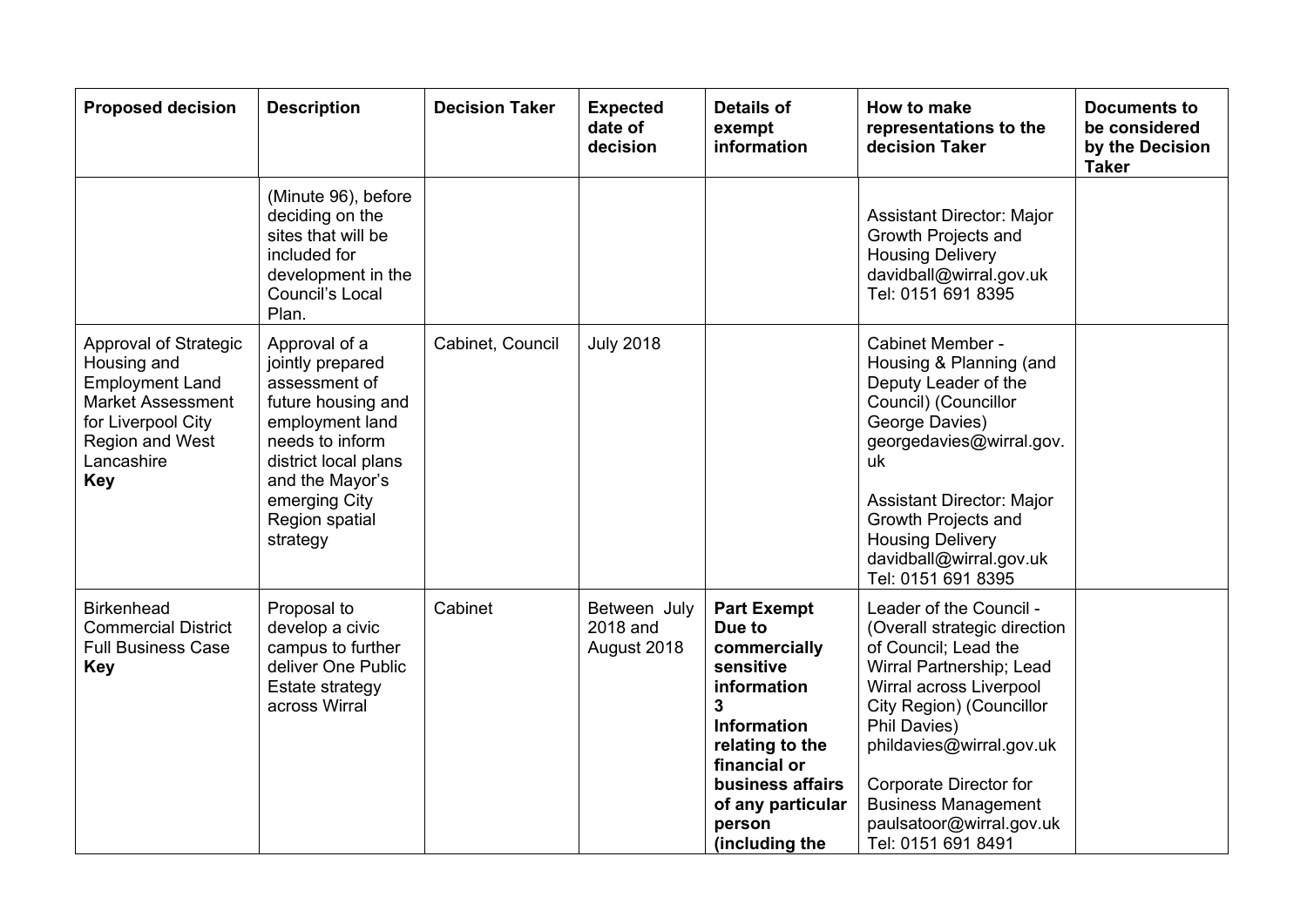| <b>Proposed decision</b>                                                                                                                | <b>Description</b>                                                                                      | <b>Decision Taker</b>                                    | <b>Expected</b><br>date of<br>decision | <b>Details of</b><br>exempt<br>information                                                  | How to make<br>representations to the<br>decision Taker                                                                                                                                                                                                                                                               | <b>Documents to</b><br>be considered<br>by the Decision<br><b>Taker</b> |
|-----------------------------------------------------------------------------------------------------------------------------------------|---------------------------------------------------------------------------------------------------------|----------------------------------------------------------|----------------------------------------|---------------------------------------------------------------------------------------------|-----------------------------------------------------------------------------------------------------------------------------------------------------------------------------------------------------------------------------------------------------------------------------------------------------------------------|-------------------------------------------------------------------------|
|                                                                                                                                         |                                                                                                         |                                                          |                                        | authority<br>holding that<br>information)                                                   |                                                                                                                                                                                                                                                                                                                       |                                                                         |
| Medium Term<br><b>Financial Strategy</b><br>(including Treasury<br>Management<br><b>Strategy and Capital</b><br>Strategy)<br><b>Key</b> | Review the<br>strategies which<br>support the<br>delivery of the<br>Corporate Plan                      | Cabinet, Council                                         | <b>July 2018</b>                       |                                                                                             | Leader of the Council -<br>(Overall strategic direction<br>of Council; Lead the<br>Wirral Partnership; Lead<br>Wirral across Liverpool<br>City Region) (Councillor<br>Phil Davies)<br>phildavies@wirral.gov.uk<br>Director: Finance and<br>Investment (S151)<br>shaerhalewood@wirral.go<br>v.uk<br>Tel: 0151 691 8688 |                                                                         |
| Review of Leisure,<br><b>Libraries and Cultural</b><br>Services Update -<br>Beechwood<br><b>Recreation Centre</b><br><b>Key</b>         |                                                                                                         | <b>Cabinet Member</b><br>- Leisure &<br>Recreation       | <b>July 2018</b>                       |                                                                                             | <b>Cabinet Member - Leisure</b><br>& Recreation (Councillor<br>Phillip Brightmore)<br>phillipbrightmore@wirral.g<br>ov.uk<br>Corporate Director for<br><b>Business Management</b><br>paulsatoor@wirral.gov.uk<br>Tel: 0151 691 8491                                                                                   |                                                                         |
| <b>Prudential Borrowing</b><br><b>Family Support</b><br>Capital Fund - Case                                                             | Permission to<br>access capital<br>funding for an<br>extension to a<br>disabled child's<br>home address | <b>Cabinet Member</b><br>- Children &<br><b>Families</b> | <b>July 2018</b>                       | <b>Exempt</b><br>$\boldsymbol{2}$<br><b>Information</b><br>which is likely<br>to reveal the | Cabinet Member -<br><b>Children &amp; Families</b><br>(Councillor Bernie<br>Mooney)<br>berniemooney@wirral.gov<br>.uk                                                                                                                                                                                                 |                                                                         |